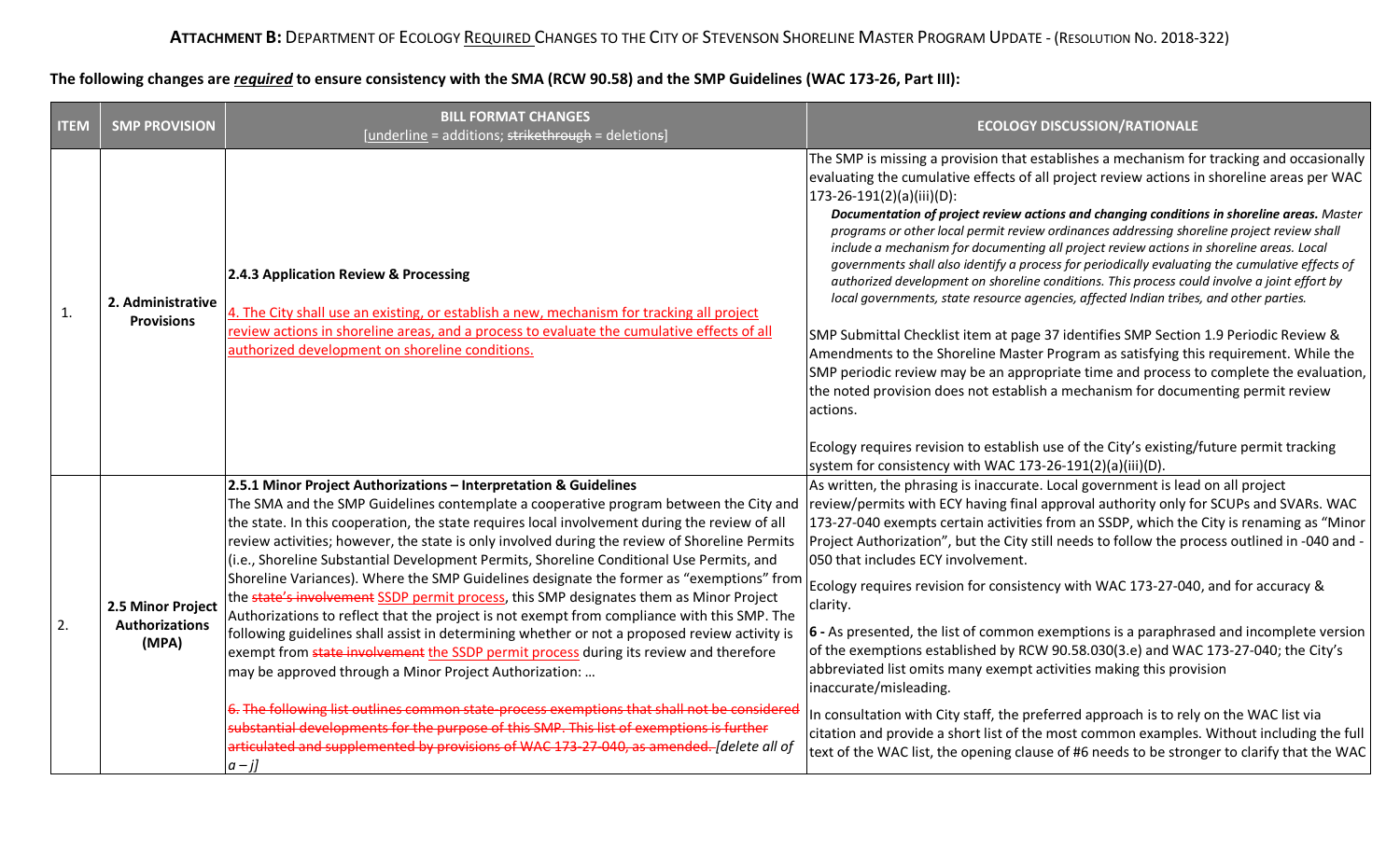| <b>ITEM</b> | <b>SMP PROVISION</b>                                                                              | <b>BILL FORMAT CHANGES</b><br>[underline = additions; strikethrough = deletions]                                                                                                                                                                                                                                                                                                                                                                                                                                                                                                                                                                                                                                                                                                                                                                                                                                            | <b>ECOLOGY DISCUSSION/RATIONALE</b>                                                                                                                                                                                                                                                                                                                                                                                                                                                                                                                                                                                                                                                                                                                                                                                                                                                                                                               |
|-------------|---------------------------------------------------------------------------------------------------|-----------------------------------------------------------------------------------------------------------------------------------------------------------------------------------------------------------------------------------------------------------------------------------------------------------------------------------------------------------------------------------------------------------------------------------------------------------------------------------------------------------------------------------------------------------------------------------------------------------------------------------------------------------------------------------------------------------------------------------------------------------------------------------------------------------------------------------------------------------------------------------------------------------------------------|---------------------------------------------------------------------------------------------------------------------------------------------------------------------------------------------------------------------------------------------------------------------------------------------------------------------------------------------------------------------------------------------------------------------------------------------------------------------------------------------------------------------------------------------------------------------------------------------------------------------------------------------------------------------------------------------------------------------------------------------------------------------------------------------------------------------------------------------------------------------------------------------------------------------------------------------------|
|             |                                                                                                   | a. Any development of which the total cost or fair market value, whichever is higher, is                                                                                                                                                                                                                                                                                                                                                                                                                                                                                                                                                                                                                                                                                                                                                                                                                                    | prevails over any examples listed therein. SMP Submittal Checklist addresses this item on                                                                                                                                                                                                                                                                                                                                                                                                                                                                                                                                                                                                                                                                                                                                                                                                                                                         |
|             |                                                                                                   | below the threshold established by the SMA and any amendments to the SMA, if such                                                                                                                                                                                                                                                                                                                                                                                                                                                                                                                                                                                                                                                                                                                                                                                                                                           | page 36:                                                                                                                                                                                                                                                                                                                                                                                                                                                                                                                                                                                                                                                                                                                                                                                                                                                                                                                                          |
|             | development does not materially interfere with the normal public use of the water or<br>shoreline |                                                                                                                                                                                                                                                                                                                                                                                                                                                                                                                                                                                                                                                                                                                                                                                                                                                                                                                             | Exemptions: Must implement exemption procedures in accordance with WAC 173-<br>$27 - 040(1)$ .                                                                                                                                                                                                                                                                                                                                                                                                                                                                                                                                                                                                                                                                                                                                                                                                                                                    |
|             |                                                                                                   | j. The external or internal retrofitting of an existing structure with the exclusive purpose<br>of compliance with the Americans with Disabilities Act of 1990 (42 USC Section 12101<br>et seq.) or to otherwise provide physical access to the structure by individuals with<br>disabilities.                                                                                                                                                                                                                                                                                                                                                                                                                                                                                                                                                                                                                              | Ecology requires revision for consistency with WAC 173-27-040(1).                                                                                                                                                                                                                                                                                                                                                                                                                                                                                                                                                                                                                                                                                                                                                                                                                                                                                 |
|             |                                                                                                   | 6. As determined by $2.5.1(1) - (5)$ above, only the exemptions as fully described and listed in<br>WAC 173-27-040 shall be authorized. Some common examples include:<br>• Low Cost or Fair Market Value                                                                                                                                                                                                                                                                                                                                                                                                                                                                                                                                                                                                                                                                                                                    |                                                                                                                                                                                                                                                                                                                                                                                                                                                                                                                                                                                                                                                                                                                                                                                                                                                                                                                                                   |
|             |                                                                                                   | Normal Maintenance or Repair<br><b>Single-family Home; Residential Dock</b><br><b>Watershed Restoration; Habitat &amp; Fish Passage Improvement</b><br><b>ADA Retrofits</b>                                                                                                                                                                                                                                                                                                                                                                                                                                                                                                                                                                                                                                                                                                                                                 |                                                                                                                                                                                                                                                                                                                                                                                                                                                                                                                                                                                                                                                                                                                                                                                                                                                                                                                                                   |
|             |                                                                                                   | 4.3.1 Policies<br>1. This SMP establishes a policy and regulatory framework designed to achieve no net loss o                                                                                                                                                                                                                                                                                                                                                                                                                                                                                                                                                                                                                                                                                                                                                                                                               | Policy 1 and Regulation 6 - As written, the SMP's overall strategy for how the shoreline<br>setbacks, critical area buffers, and vegetation standards apply needs to be more clear,<br>consistent with the following:<br>WAC 173-26-186 Governing Principles of the Guidelines<br>(8)(b) Local master programs shall include policies and regulations designed to achieve no net<br>loss of those ecological functions.<br>(i) Local master programs shall include regulations and mitigation standards ensuring that<br>each permitted development will not cause a net loss of ecological functions of the shoreline;<br>local government shall design and implement such regulations and mitigation standards in a<br>manner consistent with all relevant constitutional and other legal limitations on the<br>regulation of private property.<br>(ii) Local master programs shall include regulations ensuring that exempt development in the |
|             |                                                                                                   | shoreline ecological functions. This is achieved using a combination of the following:<br>a. Chapter 4 General Provisions for All Shoreline Activities and incorporated critical areas                                                                                                                                                                                                                                                                                                                                                                                                                                                                                                                                                                                                                                                                                                                                      |                                                                                                                                                                                                                                                                                                                                                                                                                                                                                                                                                                                                                                                                                                                                                                                                                                                                                                                                                   |
|             | <b>4.3 Environmental</b>                                                                          | provisions with established critical area protection standards including buffers. The<br>Critical Area Buffer establishes the area that must meet mitigation sequencing and<br>compensation for unavoidable adverse impacts.<br>b. Chapter 5 Shoreline Use Regulations with established allowed, conditional, and<br>prohibited uses. This section also determines the Shoreline Setback for each<br>foreseeable use based upon shoreline environment designation and water-orientation.<br>Setbacks establish the area that excludes new development or uses, except as<br>expressly allowed.<br>c. Chapter 6 Shoreline Modification Provisions with established allowed modifications<br>table and vegetation removal policies, regulations, and mitigation standards.<br>1. 2. Uses, developments, and modifications on Stevenson's shorelines<br>[renumber the policies that follow as # 2 and #3]<br>4.3.2 Regulations |                                                                                                                                                                                                                                                                                                                                                                                                                                                                                                                                                                                                                                                                                                                                                                                                                                                                                                                                                   |
| 3.          | <b>Protection &amp; No</b><br><b>Net Loss</b>                                                     |                                                                                                                                                                                                                                                                                                                                                                                                                                                                                                                                                                                                                                                                                                                                                                                                                                                                                                                             |                                                                                                                                                                                                                                                                                                                                                                                                                                                                                                                                                                                                                                                                                                                                                                                                                                                                                                                                                   |
|             |                                                                                                   |                                                                                                                                                                                                                                                                                                                                                                                                                                                                                                                                                                                                                                                                                                                                                                                                                                                                                                                             | aggregate will not cause a net loss of ecological functions of the shoreline.<br>WAC 173-26 191(2)(a) provides in relevant part:<br>(i) Master program policies. Master programs shall provide clear, consistent policies that<br>translate broad statewide policy goals set forth in WAC 173-26-176 and 173-26-181 into local<br>directives. Policies are statements of intent directing or authorizing a course of action or                                                                                                                                                                                                                                                                                                                                                                                                                                                                                                                    |
|             |                                                                                                   |                                                                                                                                                                                                                                                                                                                                                                                                                                                                                                                                                                                                                                                                                                                                                                                                                                                                                                                             | specifying criteria for regulatory and nonregulatory actions by a local government. Master                                                                                                                                                                                                                                                                                                                                                                                                                                                                                                                                                                                                                                                                                                                                                                                                                                                        |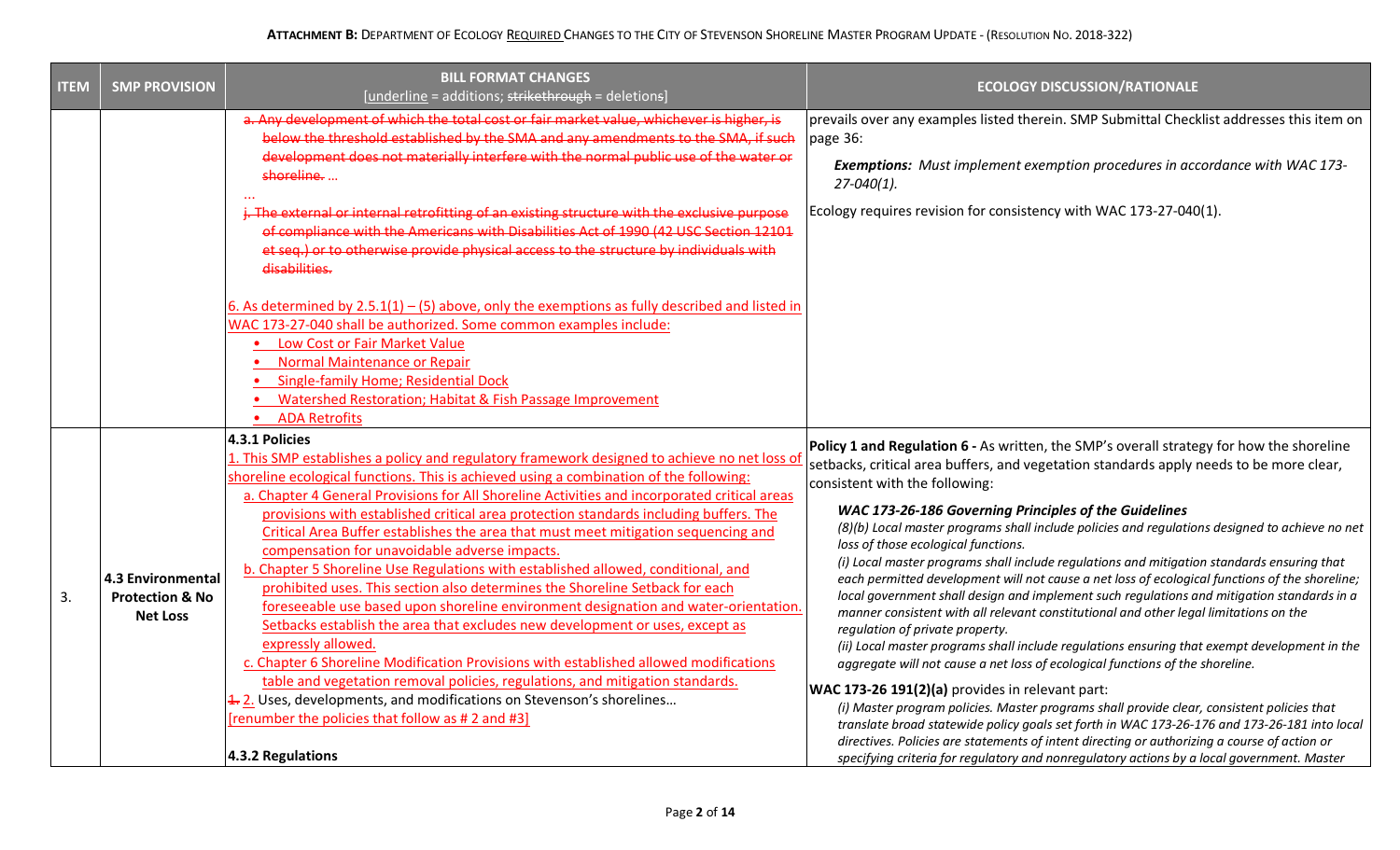| <b>ITEM</b> | <b>SMP PROVISION</b>      | <b>BILL FORMAT CHANGES</b><br>[underline = additions; strikethrough = deletions]                                                                                                                                                                                                                                                                                                                                                                                                                                                                                                                                                                                                                                                                                                                                                                                                                                                                                                                                                                                                            | <b>ECOLOGY DISCUSSION/RATIONALE</b>                                                                                                                                                                                                                                                                                                                                                                                                                                                                                                                                                                                                                                                                                                                                                                                                                                                                                                                                                                                                                                                                                                                                                                                                                                                                                                                                                                                                                                                                                                                                                                  |
|-------------|---------------------------|---------------------------------------------------------------------------------------------------------------------------------------------------------------------------------------------------------------------------------------------------------------------------------------------------------------------------------------------------------------------------------------------------------------------------------------------------------------------------------------------------------------------------------------------------------------------------------------------------------------------------------------------------------------------------------------------------------------------------------------------------------------------------------------------------------------------------------------------------------------------------------------------------------------------------------------------------------------------------------------------------------------------------------------------------------------------------------------------|------------------------------------------------------------------------------------------------------------------------------------------------------------------------------------------------------------------------------------------------------------------------------------------------------------------------------------------------------------------------------------------------------------------------------------------------------------------------------------------------------------------------------------------------------------------------------------------------------------------------------------------------------------------------------------------------------------------------------------------------------------------------------------------------------------------------------------------------------------------------------------------------------------------------------------------------------------------------------------------------------------------------------------------------------------------------------------------------------------------------------------------------------------------------------------------------------------------------------------------------------------------------------------------------------------------------------------------------------------------------------------------------------------------------------------------------------------------------------------------------------------------------------------------------------------------------------------------------------|
|             |                           | 6. Environmental protection and no net loss shall be achieved by complying with the<br>combination of use regulations, shoreline setbacks, critical area buffers, and vegetation<br>removal restrictions:<br>a. Shoreline Allowances & Setbacks - Table 5.1 establishes a list of permitted,<br>conditional, and prohibited uses in each shoreline environment designation (SED). This<br>table also establishes the minimum shoreline setback applicable to each use, activity,<br>or development within each SED where development cannot occur; and<br>b. Critical Areas Buffers - Section 4.4 Critical Area provisions, including separately<br>incorporated SMC 18.13 provisions that establish Wetland and Riparian buffer<br>standards as additional areas where mitigation sequencing must be applied and<br>unavoidable impacts must be mitigated; and<br>c. Modifications & Vegetation - Shoreline modification standards, vegetation standards,<br>and prescriptive mitigation measures of Chapter 6 apply to all vegetation impacts<br>occurring within shoreline jurisdiction. | program policies provide a comprehensive foundation for the shoreline master program<br>regulations, which are more specific, standards used to evaluate shoreline development.<br><b>WAC 173-26-201(2)(c)</b> provides in relevant part:<br>Master programs shall contain policies and regulations that assure, at minimum, no net loss<br>of ecological functions necessary to sustain shoreline natural resources. To achieve this<br>standard while accommodating appropriate and necessary shoreline uses and development,<br>master programs should establish and apply:<br>• Environment designations with appropriate use and development standards; and<br>• Provisions to address the impacts of specific common shoreline uses, development activities<br>and modification actions; and<br>• Provisions for the protection of critical areas within the shoreline; and<br>. Provisions for mitigation measures and methods to address unanticipated impacts.<br><b>WAC 173-26-191(2)(a)(ii)(A)</b> provides that SMP regulations shall:<br>(A) Be sufficient in scope and detail to ensure the implementation of the Shoreline<br>Management Act, statewide shoreline management policies of this chapter, and local master<br>program policies;<br>Ecology requires revisions for consistency with WAC requirements and better clarity for<br>applicants and practitioners alike. While the inserted provisions could be reduced to<br>more concise language, too much brevity may fall short of the intent to reduce<br>misunderstanding.<br>See also related item for SMP 4.4.2 below. |
| 4.          | <b>4.4 Critical Areas</b> | 4.4.1 Applicability<br>1. The provisions of SMC Chapter 18.13 - Critical Areas and Natural Resource Lands<br>(Ordinance #2018-1123, dated October 1, 2018) are hereby incorporated into this SMP, with<br>exception of the following provisions that do not apply in shoreline jurisdiction: apply within Shoreline critical areas via the incorporated CAO provisions.<br>shoreline jurisdiction. Said provisions include all amendments adopted through October 1st,<br>2018, the effective date of Ordinance 2018-1123.<br>a. 18.13.015 Administrative Provisions;<br>b. 18.13.025 Exemptions, Exceptions & Expedited Review - Subsections A, B, and C; and<br>$D.2 - 6;$<br>c. 18.13.035 Critical Areas Permit - Application - Subsections $A - C$ , and $E - G$ ;<br>d. 18.13.040 Critical Areas Permit - Review & Approval;<br>e. 18.13.065 Appeals;<br>f. 18.13.100 Wetlands - Subsection B.4; and                                                                                                                                                                                   | 1 - As presented, the phrasing of the CAO incorporation needs improvement to better<br>indicate a 'hard reference' incorporation as described in WAC 173-26-191(2.a.iii.D). The<br>required changes proposed here are necessary to clarify that the SMP is regulating<br>WAC 173-26-191(2)(b) provides, in relevant part,<br>Shoreline master programs may include other policies and regulations by referencing a<br>specific, dated edition. When including referenced regulations within a master program,<br>local governments shall ensure that the public has an opportunity to participate in the<br>formulation of the regulations or in their incorporation into the master program, as called for<br>in WAC 173-26-201 (3)(b)(i). In the approval process the department will review the<br>referenced development regulation sections as part of the master program. A copy of the<br>referenced regulations shall be submitted to the department with the proposed master<br>program or amendment. If the development regulation is amended, the edition referenced<br>within the master program will still be the operative regulation in the master program.                                                                                                                                                                                                                                                                                                                                                                                                                           |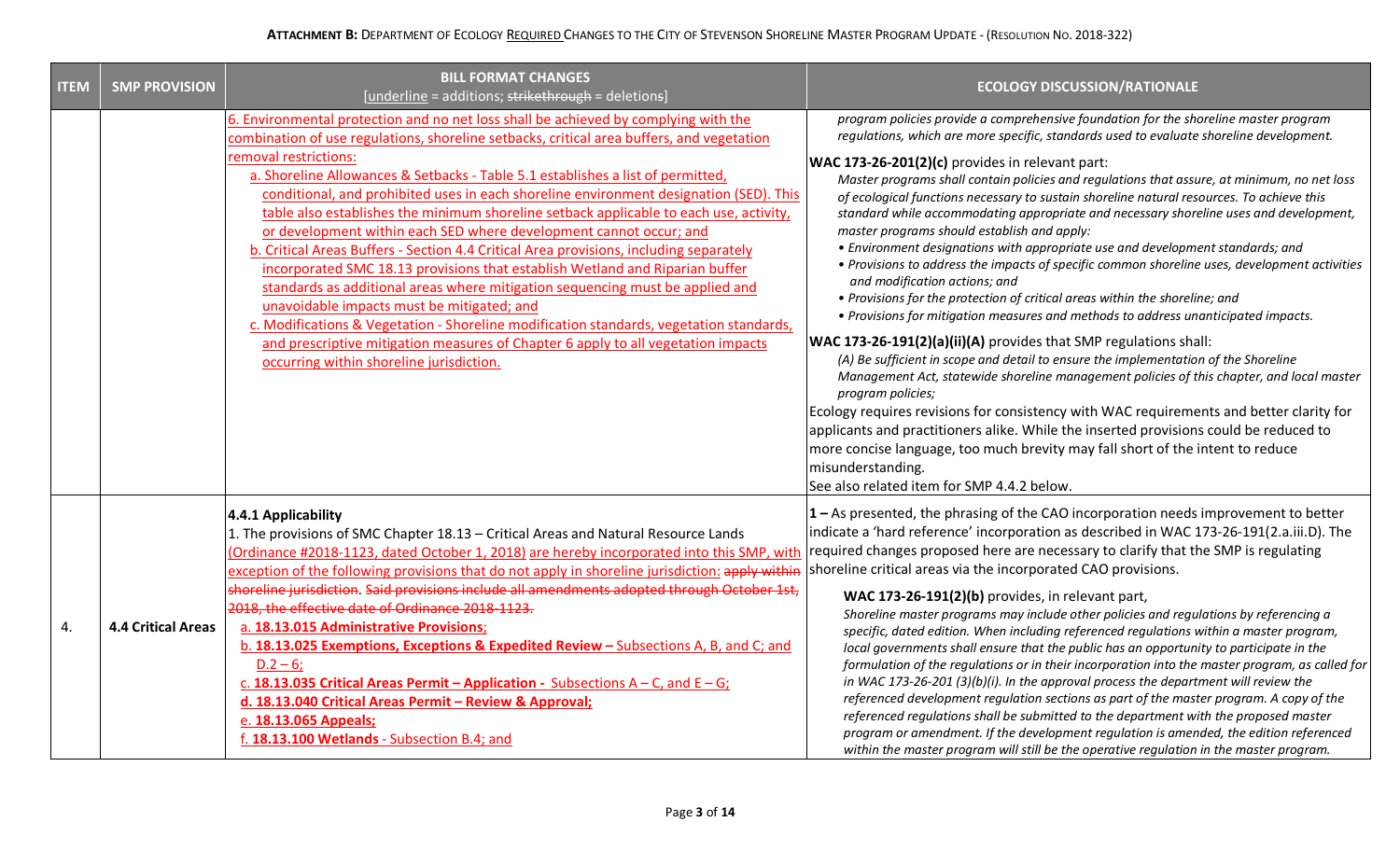| <b>ITEM</b> | <b>SMP PROVISION</b>      | <b>BILL FORMAT CHANGES</b><br>[underline = additions; strikethrough = deletions]                                                                                                                                                                                                                                                                                                                                                                                                                                                                                                                                                                                                                                                                                                                                                                                                                                                                | <b>ECOLOGY DISCUSSION/RATIONALE</b>                                                                                                                                                                                                                                                                                                                                                                                                                                                                                                                                                                                                                                                                                                                                                                                                                                                                                                                                                                                                                                                                                                                                                                                                                                                                                                                                                                                                                                                                                                                                                                                                                                                            |
|-------------|---------------------------|-------------------------------------------------------------------------------------------------------------------------------------------------------------------------------------------------------------------------------------------------------------------------------------------------------------------------------------------------------------------------------------------------------------------------------------------------------------------------------------------------------------------------------------------------------------------------------------------------------------------------------------------------------------------------------------------------------------------------------------------------------------------------------------------------------------------------------------------------------------------------------------------------------------------------------------------------|------------------------------------------------------------------------------------------------------------------------------------------------------------------------------------------------------------------------------------------------------------------------------------------------------------------------------------------------------------------------------------------------------------------------------------------------------------------------------------------------------------------------------------------------------------------------------------------------------------------------------------------------------------------------------------------------------------------------------------------------------------------------------------------------------------------------------------------------------------------------------------------------------------------------------------------------------------------------------------------------------------------------------------------------------------------------------------------------------------------------------------------------------------------------------------------------------------------------------------------------------------------------------------------------------------------------------------------------------------------------------------------------------------------------------------------------------------------------------------------------------------------------------------------------------------------------------------------------------------------------------------------------------------------------------------------------|
|             |                           | g. Any provision based upon reasonable use, permit types or requirement, and appeals<br>process or procedures that is inconsistent with the requirements of the SMP or WAC<br>173-27.<br>2. Critical areas located within shoreline jurisdiction shall be regulated by this SMP. The<br>incorporated critical areas provisions shall be liberally construed together with the SMP<br>to give full effect to the objectives and purposes of the provisions of the SMP and the<br>Shoreline Management Act (SMA). These provisions apply to all lands and all review<br>activities in shoreline jurisdiction, whether or not a Shoreline Permit or authorization is<br>required<br>4. This section supplements SMC 18.13 provisions for Geologically Hazardous Areas, Fish &<br>Wildlife Habitat Conservation Areas, and Wetlands.<br>5. Where the regulations of SMC 18.13 conflict with the regulations of this SMP, this SMP<br>shall prevail. | Changing the referenced regulations in the master program to the new edition will require a<br>master program amendment.<br>$1.a - g$ - While this provision adopts the city's CAO by reference, some CAO provisions do<br>not apply in shoreline jurisdiction. The required changes proposed here better specify the<br>exceptions to applying the CAO to shorelines to avoid conflict and inconsistency, such as<br>reasonable use by shoreline variance, allowed/exempt activities, exempt wetlands,<br>critical areas permit, appeal processes, etc. The identified exclusions to the incorporated<br>CAO are necessary to ensure that critical areas protection, use prioritization, reviews, and<br>permitting are conducted consistent with the SMA and Guidelines.<br>Buffer reductions and allowances contained within 18.13.025 and 18.13.100(B)(4) are not<br>consistent with Ecology's moderate risk approach guidance or with WAC 173-26-186(8),<br>which direct master programs to "include policies and regulations designed to achieve no<br>net loss of those ecological functions." 2 - Liberal construction principles of RCW<br>90.58.900 apply to all SMP provisions including the incorporated critical areas provisions.<br>$4$ – The CAO provisions for Geologically Hazardous areas also apply within shoreline<br>jurisdiction.<br>$5$ – Given the proposed edits to #2 above, Ecology agrees with the City staff suggested<br>deletion of this provision as no longer necessary.<br>Ecology requires these revisions for consistency with statute and WAC requirements, and<br>for added clarity. See also related item for SMP 4.4 below. See also Periodic Review |
| 5.          | <b>4.4 Critical Areas</b> | 4.4.2 Policies<br>5. Establish riparian area buffers based upon the performance of functions. occurring at the<br>reach-scale for the shoreline in question. This may lead to base buffer widths that are<br>greater or lesser than the standard identified in SMC Table 18.13.095-1. Despite any<br>reduced base buffer, significant trees and Oregon White Oak trees within shoreline<br>jurisdiction shall be managed consistent with SMP Section 6.4.1.                                                                                                                                                                                                                                                                                                                                                                                                                                                                                     | Checklist #2010.a.<br>WAC 173-26-191 requires the City to complete a reach analysis as part of the inventory<br>and characterization process to consider existing conditions and current science. This<br>information is then to be used to prepare the SMP provisions, including shoreline buffers<br>and/or setbacks. Reach specific riparian area buffer standards should be established<br>during this SMP Comprehensive Update process, based on the City's Inventory and<br>Characterization, not left for later evaluation. However, as presented the SMP appears to<br>be deferring buffer establishment to the project level. This will result in an SMP that is<br>not consistent with the requirement of WAC 173-26-191(2)(a)(ii)(A) for regulations to:<br>"be sufficient in scope and detail to ensure the implementation of the Shoreline<br>Management Act, statewide shoreline management policies of this chapter, and local master<br>program policies"                                                                                                                                                                                                                                                                                                                                                                                                                                                                                                                                                                                                                                                                                                                      |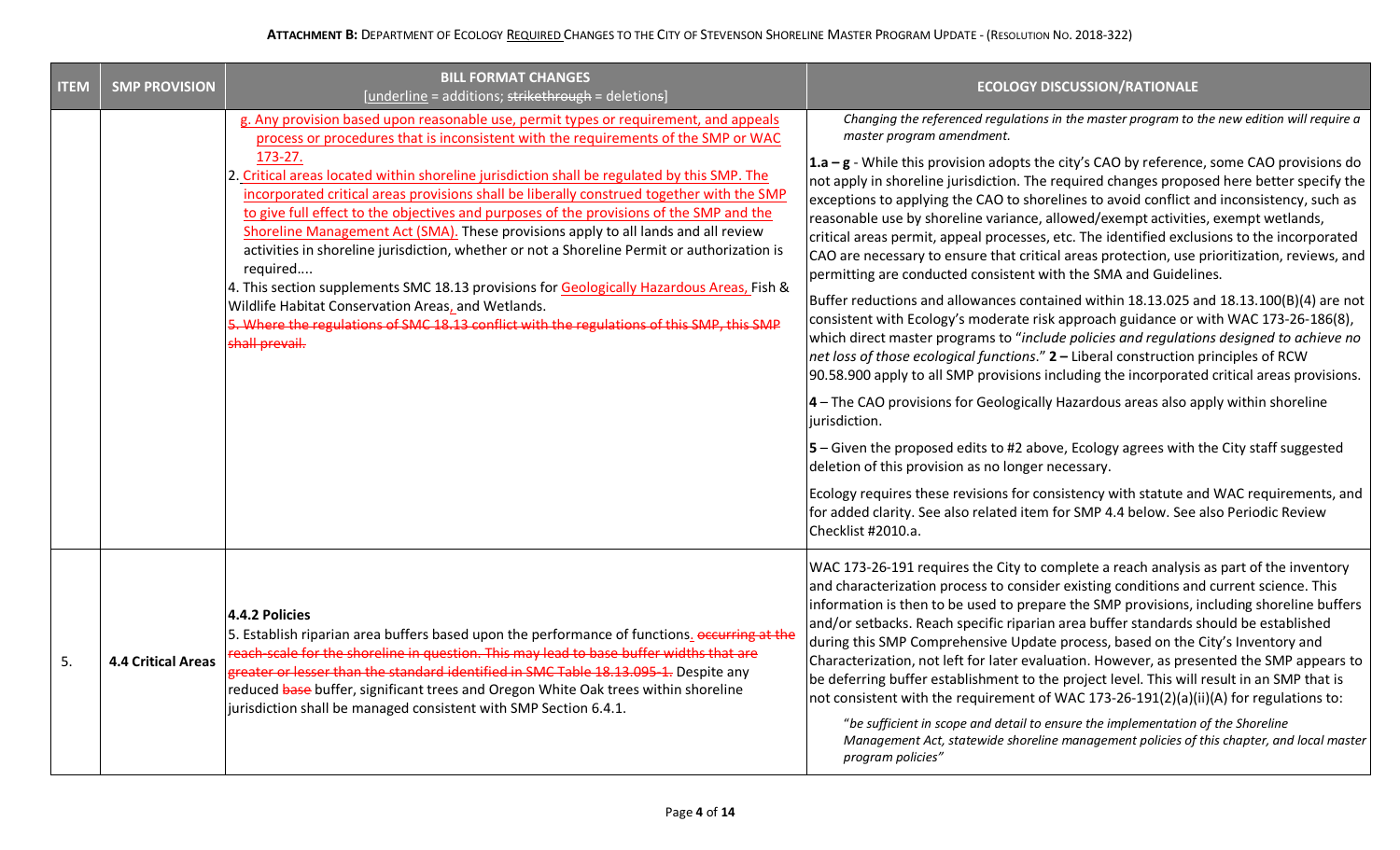| <b>ITEM</b> | <b>SMP PROVISION</b>      | <b>BILL FORMAT CHANGES</b><br>[underline = additions; strikethrough = deletions]                                                                                                                                                                                                                                                                                                                                                                   | <b>ECOLOGY DISCUSSION/RATIONALE</b>                                                                                                                                                                                                                                                                                                                                                                                                                                                                                                                                                                                                                                                                                                                                                                                                                                                                                                                                                                                                                                                                                                                                                                                                                                                                                                                                                                                                                                                             |
|-------------|---------------------------|----------------------------------------------------------------------------------------------------------------------------------------------------------------------------------------------------------------------------------------------------------------------------------------------------------------------------------------------------------------------------------------------------------------------------------------------------|-------------------------------------------------------------------------------------------------------------------------------------------------------------------------------------------------------------------------------------------------------------------------------------------------------------------------------------------------------------------------------------------------------------------------------------------------------------------------------------------------------------------------------------------------------------------------------------------------------------------------------------------------------------------------------------------------------------------------------------------------------------------------------------------------------------------------------------------------------------------------------------------------------------------------------------------------------------------------------------------------------------------------------------------------------------------------------------------------------------------------------------------------------------------------------------------------------------------------------------------------------------------------------------------------------------------------------------------------------------------------------------------------------------------------------------------------------------------------------------------------|
|             |                           |                                                                                                                                                                                                                                                                                                                                                                                                                                                    | Ecology requires revision to remove this 'reach scale/base buffer' provision for<br>consistency with WAC 173-26 191(2):<br>Basic requirements. This chapter describes the basic components and content required in a<br>master program. A master program must be sufficient and complete to implement the<br>Shoreline Management Act and the provisions of this chapter. A master program shall<br>contain policies and regulations as necessary for reviewers to evaluate proposed shoreline<br>uses and developments for conformance to the Shoreline Management Act.                                                                                                                                                                                                                                                                                                                                                                                                                                                                                                                                                                                                                                                                                                                                                                                                                                                                                                                        |
| 6.          | <b>4.4 Critical Areas</b> | 4.4.3 General Critical Area Regulations<br>4. New development and the creation of new lots are prohibited in all SEDs when they<br>would cause foreseeable risk from geological conditions, or require structural flood hazard<br>reduction measures in the floodway or CMZ, during the life of the development, consistent<br>with SMP Section 5.4.8 Land Division, and other provisions of this Program.                                         | SMP 5.4.8(4) Land Division Regulations address shoreline stabilization and flood hazard as<br>a matter of 'layout':<br>b. The layout of lots within 1) new plats and subdivisions, 2) plat amendments, or 3)<br>boundary line adjustments shall:<br>i. Prevent the need for new shoreline stabilization or flood hazard reduction measures<br>that would cause significant impacts to other properties or public improvements or a<br>net loss of shoreline ecological functions.<br>ii. Not result in lots containing inadequate buildable space due to critical areas and/or<br>their buffers.<br>Ecology requires revision for consistency with WAC 173-26-221:<br>(2)(c)(ii)(B) Do not allow new development or the creation of new lots that would cause<br>foreseeable risk from geological conditions to people or improvements during the life of the<br>development.<br>$(3)(c)(i)$ New development or new uses in shoreline jurisdiction, including the subdivision of<br>land, should not be established when it would be reasonably foreseeable that the development<br>or use would require structural flood hazard reduction measures within the channel migration<br>zone or floodway<br>The SMP Land Division regulation addresses both stabilization and flood structures, but<br>only applies to subdivisions. The SMP also needs to address the WAC requirements for<br>new development.<br>Ecology requires revision to add a provision for consistency with WAC 173-26-221 |
| 7.          | <b>4.4 Critical Areas</b> | 4.4.4 Fish & Wildlife Habitat Conservation Area Regulations<br>1. Any use, or development, or modification proposed within or adjacent to an FWHCA with<br>which state or federally endangered, threatened, or sensitive species have a primary<br>association<br>2. Applicants shall provide a preliminary FWHCA assessment for all proposals involving<br>riparian areas. The assessment must establish and/or confirm recognize the base buffer | 1 - In discussion with City staff it was determined that these provisions should apply to<br>uses, developments, and modifications. This is consistent with the City's SMP framework<br>and terminology. Ecology requires revision to add 'modification' per City's request.<br>$ 2 -$ Related to edits at 4.4.2(5) above, delete the term 'base'.                                                                                                                                                                                                                                                                                                                                                                                                                                                                                                                                                                                                                                                                                                                                                                                                                                                                                                                                                                                                                                                                                                                                              |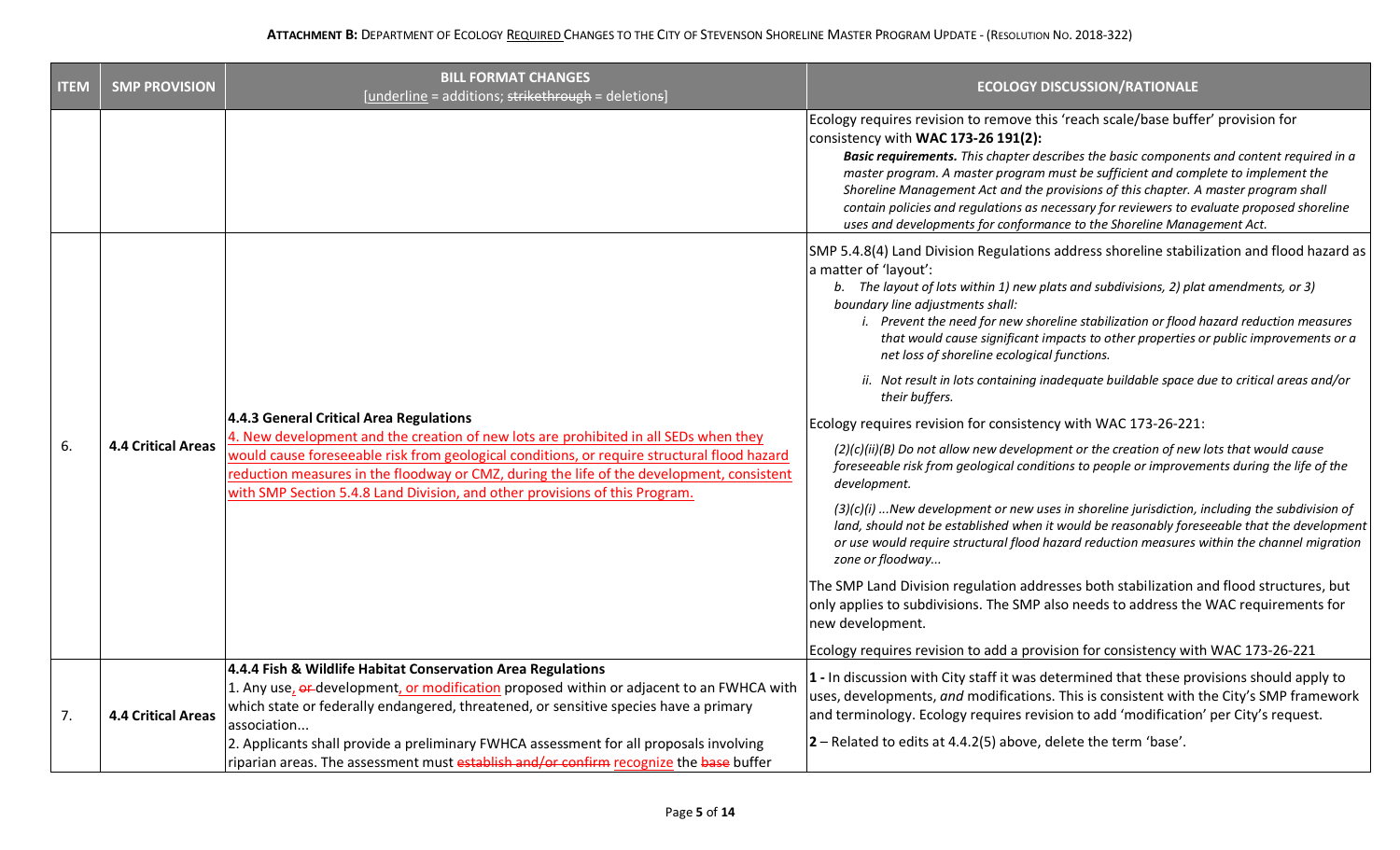| <b>ITEM</b> | <b>SMP PROVISION</b>                 | <b>BILL FORMAT CHANGES</b><br>[underline = additions; strikethrough = deletions]                                                                                                                                                                                                                                                                                                                                                                                                                                                                                                                                                                                                                                                                                                                                                                                                                                                                                                                                                                                                                                                                                                                                                                                                                                                                                                                                                                                                                                                                                                                        | <b>ECOLOGY DISCUSSION/RATIONALE</b>                                                                                                                                                                                                                                                                                                                                                                                                                                                                                                                                                                                                                                                                                                                                                                                                                                                    |  |  |
|-------------|--------------------------------------|---------------------------------------------------------------------------------------------------------------------------------------------------------------------------------------------------------------------------------------------------------------------------------------------------------------------------------------------------------------------------------------------------------------------------------------------------------------------------------------------------------------------------------------------------------------------------------------------------------------------------------------------------------------------------------------------------------------------------------------------------------------------------------------------------------------------------------------------------------------------------------------------------------------------------------------------------------------------------------------------------------------------------------------------------------------------------------------------------------------------------------------------------------------------------------------------------------------------------------------------------------------------------------------------------------------------------------------------------------------------------------------------------------------------------------------------------------------------------------------------------------------------------------------------------------------------------------------------------------|----------------------------------------------------------------------------------------------------------------------------------------------------------------------------------------------------------------------------------------------------------------------------------------------------------------------------------------------------------------------------------------------------------------------------------------------------------------------------------------------------------------------------------------------------------------------------------------------------------------------------------------------------------------------------------------------------------------------------------------------------------------------------------------------------------------------------------------------------------------------------------------|--|--|
|             |                                      | necessary to ensure no net loss of ecological functions occurring at the reach-scale for the<br>riparian area in question.<br>3. The City or its qualified professional biologist shall condition the approval of activities<br>located in the FWHCA or its buffer as necessary. Approval conditions shall require the<br>applicant to mitigate any potential adverse impacts according to the approved critical area<br>report, mitigation, and monitoring plans.<br>4.4.6 Wetlands Regulations                                                                                                                                                                                                                                                                                                                                                                                                                                                                                                                                                                                                                                                                                                                                                                                                                                                                                                                                                                                                                                                                                                        | $ 3$ - It is the City not a qualified professional biologist that has the authority to make<br>decisions on shoreline permits and authorizations. The City may rely on or consider<br>recommendations for conditions of approval provided by its qualified professional<br>biologist, but only the City may condition approvals through its decision making<br>authority. Ecology requires revision to correct this error.                                                                                                                                                                                                                                                                                                                                                                                                                                                             |  |  |
|             |                                      | 1. All wetland review activities, as defined, shall be subject to these regulations.<br>4. 2. No net loss of wetland area, functions and values, including lost time when the wetland<br>does not perform the function, shall occur as a result of the overall project's wetland review<br>activities. Only unavoidable wetland impacts will be authorized. In addition to the<br>requirements in SMP Section 4.3, the following mitigation measures to minimize and reduce<br>wetland impacts shall be required:<br>a. Mitigation shall achieve equivalent or greater biological functions.<br>b. Mitigation actions shall rely on the order of preference in SMC 18.13.100, however,<br>wetland preservation alone shall not be considered as achieving the no net loss<br>standard of this SMP.<br>2. Permitted Alterations in High Value Wetlands. Prior to approval of any Shoreline Permit i<br>Category I or II wetland or their buffers, the City shall verify that:<br>a. The proposed project involves water-oriented activities, including public physical<br>access.<br>b. The mitigation for impacts shall preferably be within the same wetland or wetland<br>buffer, but if that is not feasible given the size or scale of the water-oriented use, ther<br>mitigation occurs in accordance with SMC 18.13.100 and this section.<br>c. The basic project purpose cannot reasonably be accomplished and successfully avoid,<br>or result in less adverse impacts on a wetland or its buffer using other design<br>techniques, project location or configuration on the same project site. | In consultation with City staff, Ecology requires revision for consistency with WAC 173-26-<br>221(2.c.i.A) and current technical guidance, and for accuracy & clarity; the revisions<br>suggested here are presented as a new #1, subsequent provisions would be renumbered.<br>1 - Ecology finds that the SMP does not comply with wetland review requirements. After<br>consultation with City staff, proposed revisions include edits to this section as well as the<br>addition of a definition for 'wetland review activities' to Chapter 7.                                                                                                                                                                                                                                                                                                                                     |  |  |
| 8.          | <b>4.4 Critical Areas</b>            |                                                                                                                                                                                                                                                                                                                                                                                                                                                                                                                                                                                                                                                                                                                                                                                                                                                                                                                                                                                                                                                                                                                                                                                                                                                                                                                                                                                                                                                                                                                                                                                                         | $2$ – Ecology requires revision for consistency with WAC 173-26-221(2.c.i.A) and WAC 173-<br>$26-221(2)(c)(i)(C)$ , for internal consistency with the SMP no net loss standard, and as<br>necessary to incorporate the most current, accurate and complete scientific or technical<br>information as required per WAC 173-26-201(2)(a).<br>Deletion - Ecology requires revision for consistency with WAC 173-26-201(2)(a) and WAC                                                                                                                                                                                                                                                                                                                                                                                                                                                      |  |  |
|             |                                      |                                                                                                                                                                                                                                                                                                                                                                                                                                                                                                                                                                                                                                                                                                                                                                                                                                                                                                                                                                                                                                                                                                                                                                                                                                                                                                                                                                                                                                                                                                                                                                                                         | 173-26-201(2)(c). Wetlands within shoreline jurisdiction contribute to the shoreline<br>ecological function, therefore all wetlands (regardless of size or category) must be<br>protected within the shoreline. Also, mitigation sequencing shall be applicable to all<br>wetland and wetland buffer impacts. As written, this provision for 'permitted alterations<br>in high value wetlands' is inconsistent with requirement for avoidance & minimization,<br>and appears to be an outright allowance for alteration based on very broad use<br>classifications of 'water-oriented' and 'public access'. Deviation from the incorporated<br>provisions of SMC 18.13 can only be authorized by a shoreline variance. In consultation<br>with City staff, deletion of the entire provision will eliminate WAC inconsistency and the<br>conflict with other applicable SMP provisions. |  |  |
| 9.          | 4.5 Flood Hazard<br><b>Reduction</b> | 4.5.3 Frequently Flooded Area and CMZ Regulations<br>1. New or enlarged structural flood hazard reduction measures shall be allowed only by a<br>shoreline conditional use permit and only when:<br>a. It can be demonstrated by a scientific and engineering analysis that they are necessary<br>to protect existing development;<br>b. That a Nonstructural measures are not feasible;                                                                                                                                                                                                                                                                                                                                                                                                                                                                                                                                                                                                                                                                                                                                                                                                                                                                                                                                                                                                                                                                                                                                                                                                                | Ecology requires revision for consistency with WAC 173-26-221(3).<br>Overall, this section cites to the SMC 18.13 CAO that cites to SMC 15.24 Floodplain<br>Management Regulations. Neither the SMP or CAO meet the requirements of WAC 173-<br>$26 - 221(3)$ :<br>(c.i)  The following uses and activities may be appropriate and/or necessary within the channel<br>migration zone or floodway:                                                                                                                                                                                                                                                                                                                                                                                                                                                                                      |  |  |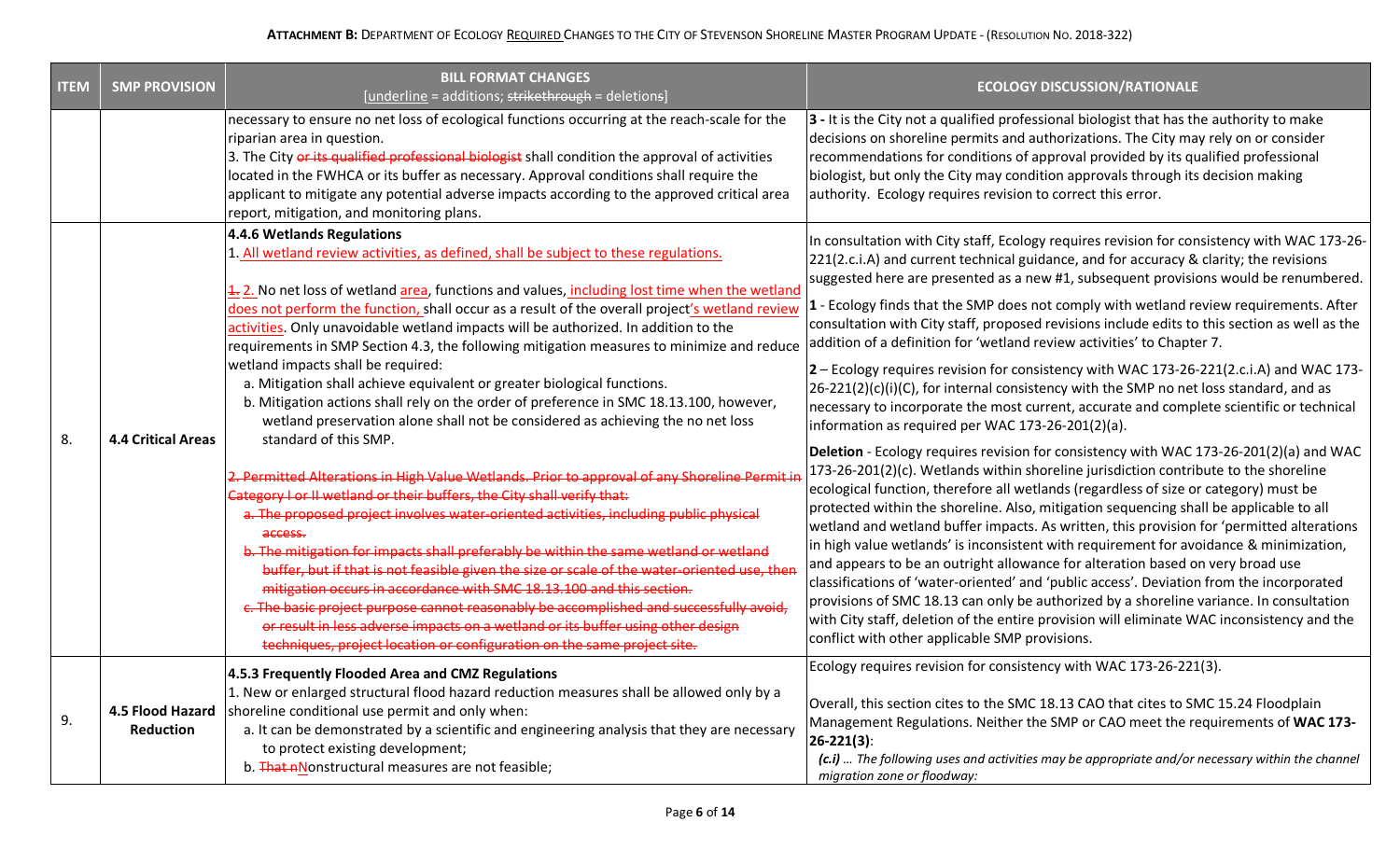| <b>ITEM</b> | <b>SMP PROVISION</b> | <b>BILL FORMAT CHANGES</b><br>[underline = additions; strikethrough = deletions]                                                                                                                                                                                                                                                                                                                                                                                                                                                                                                                                                                                                                                                                                                                                                                                                                                                                    | <b>ECOLOGY DISCUSSION/RATIONALE</b>                                                                                                                                                                                                                                                                                                                                                                                                                                                                                                                                                                                                                                                                                                                                                                                                                                                                                                                                                                                                                                                       |
|-------------|----------------------|-----------------------------------------------------------------------------------------------------------------------------------------------------------------------------------------------------------------------------------------------------------------------------------------------------------------------------------------------------------------------------------------------------------------------------------------------------------------------------------------------------------------------------------------------------------------------------------------------------------------------------------------------------------------------------------------------------------------------------------------------------------------------------------------------------------------------------------------------------------------------------------------------------------------------------------------------------|-------------------------------------------------------------------------------------------------------------------------------------------------------------------------------------------------------------------------------------------------------------------------------------------------------------------------------------------------------------------------------------------------------------------------------------------------------------------------------------------------------------------------------------------------------------------------------------------------------------------------------------------------------------------------------------------------------------------------------------------------------------------------------------------------------------------------------------------------------------------------------------------------------------------------------------------------------------------------------------------------------------------------------------------------------------------------------------------|
|             |                      | c. Impacts to ecological functions and priority species and habitats can be successfully<br>mitigated so as to ensure no net loss; and<br>d. Vegetation standards consistent with SMP Section 6.4.1 are implemented. and<br>e. Located landward of associated wetlands and buffer areas, except for actions that<br>increase ecological functions, such as wetland restoration, where no alternative exists<br>as documented in a geotechnical analysis.<br>$\cdots$<br>3. Only the following new uses and development activities may be appropriate and/or<br>necessary within the channel migration zone or floodway:<br>a. Actions that protect or restore the ecosystem-wide processes or ecological functions.<br>Forest practices in compliance with the Washington State Forest Practices Act and its<br>implementing rules.                                                                                                                 | • Actions that protect or restore the ecosystem-wide processes or ecological functions.<br>• Forest practices in compliance with the Washington State Forest Practices Act and its<br>implementing rules.<br>• Existing and ongoing agricultural practices, provided that no new restrictions to channel<br>movement occur.<br>. Mining when conducted in a manner consistent with the environment designation and with the<br>provisions of WAC 173-26-241 (3)(h).<br>· Bridges, utility lines, and other public utility and transportation structures where no other<br>feasible alternative exists or the alternative would result in unreasonable and disproportionate<br>cost<br>• Repair and maintenance of an existing legal use, provided that such actions do not cause<br>significant ecological impacts or increase flood hazards to other uses.<br>• Development with a primary purpose of protecting or restoring ecological functions and                                                                                                                                   |
|             |                      | Existing and ongoing agricultural practices, provided that no new restrictions to<br>$\mathsf{C}$ .<br>channel movement occur.<br>d. Mining when conducted in a manner consistent with the environment designation<br>and with the provisions of WAC 173-26-241 (3)(h).<br>Bridges, utility lines, and other public utility and transportation structures where no<br>e.<br>other feasible alternative exists or the alternative would result in unreasonable and<br>disproportionate cost. Where such structures are allowed, mitigation shall address<br>impacted functions and processes in the affected section of watershed or drift cell.<br>Repair and maintenance of an existing legal use, provided that such actions do not<br>cause significant ecological impacts or increase flood hazards to other uses.<br>Development with a primary purpose of protecting or restoring ecological functions<br>g.<br>and ecosystem-wide processes. | ecosystem-wide processes.<br>• Modifications or additions to an existing nonagricultural legal use, provided that channel<br>migration is not further limited and that the new development includes appropriate protection<br>of ecological functions.<br>. Development in incorporated municipalities and designated urban growth areas, as defined in<br>chapter 36.70A RCW, where existing structures prevent active channel movement and flooding.<br>• Measures to reduce shoreline erosion<br>(c.iii) Place new structural flood hazard reduction measures landward of the associated wetlands,<br>and designated vegetation conservation areas, except for actions that increase ecological<br>functions, such as wetland restoration, or as noted below. Provided that such flood hazard<br>reduction projects be authorized if it is determined that no other alternative to reduce flood<br>hazard to existing development is feasible. The need for, and analysis of feasible alternatives to,<br>structural improvements shall be documented through a geotechnical analysis. |
|             |                      | h. Modifications or additions to an existing nonagricultural legal use, provided that<br>channel migration is not further limited and that the new development includes<br>appropriate protection of ecological functions.                                                                                                                                                                                                                                                                                                                                                                                                                                                                                                                                                                                                                                                                                                                          | $1.b$ – City staff suggested edit for phrasing.                                                                                                                                                                                                                                                                                                                                                                                                                                                                                                                                                                                                                                                                                                                                                                                                                                                                                                                                                                                                                                           |
|             |                      | Development in incorporated municipalities and designated urban growth areas, as<br>defined in chapter 36.70A RCW, where existing structures prevent active channel<br>movement and flooding.                                                                                                                                                                                                                                                                                                                                                                                                                                                                                                                                                                                                                                                                                                                                                       | $1.e$ – SMP is missing the required provision for location landward of wetlands.<br>$3 -$ SMP is missing a provision to satisfy WAC 173-26-221(3.b) and (3.c.i)                                                                                                                                                                                                                                                                                                                                                                                                                                                                                                                                                                                                                                                                                                                                                                                                                                                                                                                           |
|             |                      | Measures to reduce shoreline erosion, provided that it is demonstrated that the<br>erosion rate exceeds that which would normally occur in a natural condition, that the<br>measure does not interfere with fluvial hydrological and geomorphological processes<br>normally acting in natural conditions, and that the measure includes appropriate<br>mitigation of impacts to ecological functions associated with the river or stream.                                                                                                                                                                                                                                                                                                                                                                                                                                                                                                           |                                                                                                                                                                                                                                                                                                                                                                                                                                                                                                                                                                                                                                                                                                                                                                                                                                                                                                                                                                                                                                                                                           |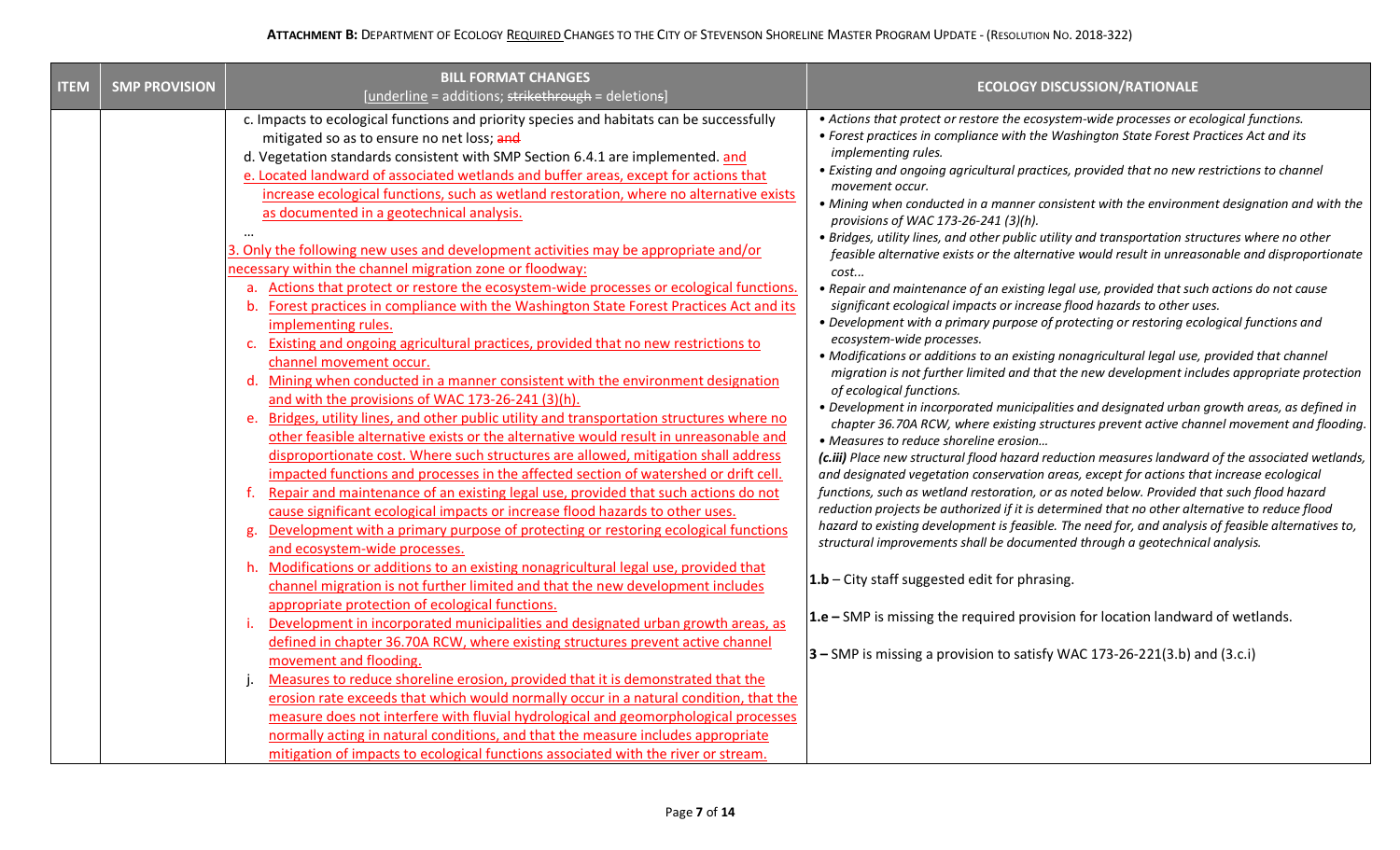| <b>ITEM</b> | <b>SMP PROVISION</b>                   | <b>BILL FORMAT CHANGES</b><br>[underline = additions; strikethrough = deletions]                                                                                                                                                                                                                                                                                                                                                                                                                                                                                                                                                                                                                                                                                                                                                                                                                                                                                                                                                                                                                                                                                                                                                                                                                                                                                                   | <b>ECOLOGY DISCUSSION/RATIONALE</b>                                                                                                                                                                                                                                                                                                                                                                                                                                                                                                                                                                                                                                                                                                                                                                                                                                                                                                                                                                                                                                                                                                                                                                                                                                                                       |
|-------------|----------------------------------------|------------------------------------------------------------------------------------------------------------------------------------------------------------------------------------------------------------------------------------------------------------------------------------------------------------------------------------------------------------------------------------------------------------------------------------------------------------------------------------------------------------------------------------------------------------------------------------------------------------------------------------------------------------------------------------------------------------------------------------------------------------------------------------------------------------------------------------------------------------------------------------------------------------------------------------------------------------------------------------------------------------------------------------------------------------------------------------------------------------------------------------------------------------------------------------------------------------------------------------------------------------------------------------------------------------------------------------------------------------------------------------|-----------------------------------------------------------------------------------------------------------------------------------------------------------------------------------------------------------------------------------------------------------------------------------------------------------------------------------------------------------------------------------------------------------------------------------------------------------------------------------------------------------------------------------------------------------------------------------------------------------------------------------------------------------------------------------------------------------------------------------------------------------------------------------------------------------------------------------------------------------------------------------------------------------------------------------------------------------------------------------------------------------------------------------------------------------------------------------------------------------------------------------------------------------------------------------------------------------------------------------------------------------------------------------------------------------|
| 10.         | <b>4.6 Public Access</b>               | 4.6.3 Regulations<br>1. Consistent with legal/constitutional limitations, provisions for adequate public access<br>shall be incorporated into all proposals for Shoreline Permits that have one or more of the<br>following characteristics:<br>a. The proposed development or use will create a demand for, or increase demand for<br>public access:<br>b. The proposed use is not water-dependent and is not a preferred use under the SMA<br>water-enjoyment, water-related, or non water-dependent, except for individual single-<br>family residences not part of a development planned for 5 or more parcels.                                                                                                                                                                                                                                                                                                                                                                                                                                                                                                                                                                                                                                                                                                                                                                | As written, this provision is not consistent with WAC 173-26-221(4.d.iii):<br>Provide standards for the dedication and improvement of public access in developments for<br>water-enjoyment, water-related, and nonwater-dependent uses and for the subdivision of<br>land into more than four parcels. In these cases, public access should be required except:<br>(A) Where the local government provides more effective public access through a public access<br>planning process described in WAC 173-26-221 (4)(c).<br>(B) Where it is demonstrated to be infeasible due to reasons of incompatible uses, safety,<br>security, or impact to the shoreline environment or due to constitutional or other legal<br>limitations that may be applicable.<br>In determining the infeasibility, undesirability, or incompatibility of public access in a given<br>situation, local governments shall consider alternate methods of providing public access,<br>such as off-site improvements, viewing platforms, separation of uses through site planning<br>and design, and restricting hours of public access.<br>(C) For individual single-family residences not part of a development planned for more than<br>four parcels.<br>Ecology requires revision for consistency with WAC 173-26-221(4.d.iii). |
| 11.         | 5. Shoreline Use<br><b>Regulations</b> | 5.2 Provisions Applicable to All Uses<br>1. When determining allowable uses and resolving use conflicts within the City's shoreline<br>jurisdiction, the following preferences and priorities shall apply in the order listed below:<br>a. Reserve appropriate areas for protecting and restoring ecological functions to control<br>pollution and prevent damage to the natural environment and public health.<br>b. Reserve shoreline areas for water-dependent and associated water-related uses.<br>c. Allow mixed uses projects that include or support water-dependent uses. 15<br>d. Reserve shoreline areas for other water-related and water-enjoyment uses that are<br>compatible with ecological protection and restoration objectives.<br>e. Locate single-family residential uses where they are appropriate and can be developed<br>without significant impact to ecological functions or displacement of water-dependent<br>uses.<br>f. Limit nonwater-oriented uses to those locations where the above described uses are<br>inappropriate or where nonwater-oriented uses demonstrably contribute to the<br>objectives of the SMA.<br>2. e. New uses and development shall be subject to the setback requirements and height<br>limitations contained in Section 5.3 Shoreline use Table, including Table 5.1 - Shoreline Use<br>& Dimensional Setback Standards. | $1.a - f$ The provisions a-d accurately reflect RCW 90.58.020 and WAC 173-26-201(2.d)<br>that establish the required order of use preference, however the last two WAC items<br>regarding single-family residential, and non-water oriented uses were omitted as<br>presented.<br>Ecology requires revisions for consistency with WAC 173-26-201(2.d).<br>$2 - As presented, this provision about setbacks & height limits is included as part of the$<br>established order of use preference, and is inconsistent with WAC 173.26-201(2.d),<br>therefore better formatted as a separate item.<br>In collaboration with a City staff suggested edit, Ecology recommends revision for<br>accuracy and clarification.                                                                                                                                                                                                                                                                                                                                                                                                                                                                                                                                                                                       |
| 12.         | 5.3 Shoreline Use<br><b>Table</b>      | Table 5.1 - Shoreline Use & Setback Standards<br><b>Shoreline Environment Designation</b><br><b>Most Restrictive</b><br><b>Least Restrictive</b>                                                                                                                                                                                                                                                                                                                                                                                                                                                                                                                                                                                                                                                                                                                                                                                                                                                                                                                                                                                                                                                                                                                                                                                                                                   | Header Row - Based on the SED purpose & criteria, there is not an exact order of<br>protectiveness by which these are presented. In discussion with City staff, Ecology                                                                                                                                                                                                                                                                                                                                                                                                                                                                                                                                                                                                                                                                                                                                                                                                                                                                                                                                                                                                                                                                                                                                   |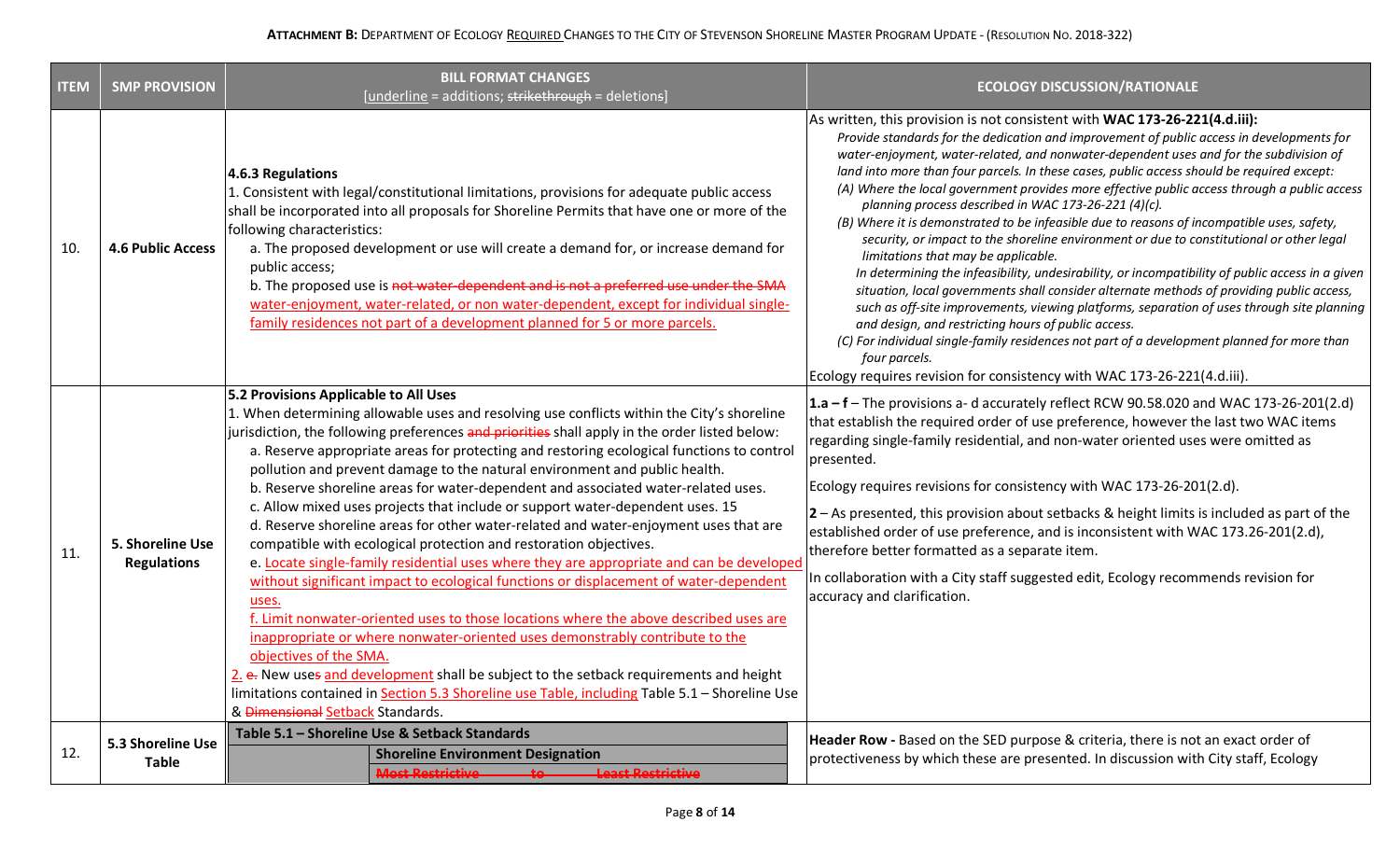| <b>ITEM</b> | <b>SMP PROVISION</b>                                                                                                                                                                    | <b>BILL FORMAT CHANGES</b><br>[underline = additions; strikethrough = deletions]                                                                                                      |                                        |                                                                                                     |                        |                                        |                           |                                    |                    | <b>ECOLOGY DISCUSSION/RATIONALE</b> |                          |                                                                                                                                                                                                                                                                                                                                         |
|-------------|-----------------------------------------------------------------------------------------------------------------------------------------------------------------------------------------|---------------------------------------------------------------------------------------------------------------------------------------------------------------------------------------|----------------------------------------|-----------------------------------------------------------------------------------------------------|------------------------|----------------------------------------|---------------------------|------------------------------------|--------------------|-------------------------------------|--------------------------|-----------------------------------------------------------------------------------------------------------------------------------------------------------------------------------------------------------------------------------------------------------------------------------------------------------------------------------------|
|             |                                                                                                                                                                                         |                                                                                                                                                                                       | <b>AQUATIC</b>                         |                                                                                                     | <b>NATURAL</b>         | <b>SHORELINE</b><br><b>RESIDENTIAL</b> |                           | <b>URBAN</b><br><b>CONSERVANCY</b> |                    | <b>ACTIVE</b><br><b>WATERFRONT</b>  |                          | requires revision to delete the row that indicates 'most to least restrictive' as<br>inaccurate/misleading.                                                                                                                                                                                                                             |
|             |                                                                                                                                                                                         |                                                                                                                                                                                       | <b>Ilowance</b>                        | etbacks (ft)<br>wance                                                                               | etbacks (ft)           | llowance                               | etbacks (ft)              | Allowance                          | Setbacks (ft)      | Allowance                           | Setbacks (ft)            |                                                                                                                                                                                                                                                                                                                                         |
|             |                                                                                                                                                                                         | P= Permitted, C=Conditional Use, X= Not Permitted, n/a= Not Applicable                                                                                                                |                                        |                                                                                                     |                        |                                        |                           |                                    |                    |                                     |                          |                                                                                                                                                                                                                                                                                                                                         |
|             |                                                                                                                                                                                         | Boating Facilities & Overwater Structures                                                                                                                                             |                                        |                                                                                                     |                        |                                        |                           |                                    |                    |                                     |                          |                                                                                                                                                                                                                                                                                                                                         |
|             |                                                                                                                                                                                         | Non-motorized Boat<br>Launch                                                                                                                                                          |                                        | $\mathsf C$                                                                                         |                        | D                                      |                           |                                    |                    | P                                   |                          | Boating Facilities & OWS - While not specified by the text of SMP 5.4.3 Boating Facilities<br>& Overwater Structures, Table 5-1 allows Private Leisure Decks, defined in SMP 7                                                                                                                                                          |
|             |                                                                                                                                                                                         | Motorized Boat Launch<br><b>Mooring Buoy</b><br>Float<br>Private Leisure Deck                                                                                                         | Environment                            | $\boldsymbol{\mathsf{x}}$<br>$\mathsf{C}$<br>$\boldsymbol{\mathsf{x}}$<br>$\boldsymbol{\mathsf{x}}$ | n/a                    | C<br>C<br>$\mathsf C$<br>$\xi$         | n/a                       | C<br>ex                            | n/a                | P<br>P<br>P<br>P X<br>P             | n/a                      | Definitions as overwater structures not used for moorage. WAC 173-26-231(3) only<br>allows SFR piers & docks as a water-dependent use when they are for access to<br>watercraft; therefore, private leisure decks must be prohibited as overwater structures.<br>See also SMP Handbook Chapter 12 Piers, Docks & Overwater Structures.  |
|             |                                                                                                                                                                                         | Public Leisure Pier<br>Single-User Residential<br>Dock<br>Joint-Use Moorage<br>Marina                                                                                                 | See Adjacent<br>Upland Enviro          | $\pmb{\times}$<br>X<br>X<br>$\boldsymbol{\mathsf{x}}$                                               |                        | C<br>C<br>$\boldsymbol{\mathsf{x}}$    |                           | P<br>C<br>C                        |                    | P<br>P                              |                          | SMP 7 Definitions: Leisure Deck, Private - An overwater structure associated with a private,<br>typically single-family residential, use of the shoreline. Private leisure decks are designed or<br>intended for uses that are unnecessary for the moorage of a boat or watercraft (e.g., seating,<br>cooking, viewing, storage, etc.). |
|             |                                                                                                                                                                                         | Institutional                                                                                                                                                                         |                                        |                                                                                                     |                        |                                        |                           |                                    |                    |                                     |                          | Ecology requires revision for consistency with WAC 173-26-231(3), and agrees with City                                                                                                                                                                                                                                                  |
|             |                                                                                                                                                                                         | Water-Dependent<br>Water-Related<br>Non-Water-Oriented                                                                                                                                | C<br>$\mathsf X$<br>$\mathsf X$<br>n/a | C<br>$\pmb{\chi}$<br>$\pmb{\times}$                                                                 | $\Omega$<br>n/a<br>n/a | C<br>$\mathsf C$<br>$\mathsf C$        | $\mathbf 0$<br>100<br>100 | P<br>C                             | 0<br>75<br>100     | P<br>P<br>P                         | $\mathbf 0$<br>50<br>100 | staff's suggested approach to keep the row and show all 'Xs' to indicate prohibited in all<br>SEDs.                                                                                                                                                                                                                                     |
|             |                                                                                                                                                                                         | Cemetery                                                                                                                                                                              | $\pmb{\mathsf{X}}$                     | $\boldsymbol{\mathsf{X}}$                                                                           | n/a                    | EX                                     | 50<br>n/a                 |                                    | 50                 | EX                                  | 50<br>n/a                | Institutional – Cemeteries – In discussion with City staff, the intent is to allow existing<br>cemeteries in Urban Conservancy (UC) to continue and to expand, consistent with all                                                                                                                                                      |
|             |                                                                                                                                                                                         | Commercial & Industrial<br>Water-Dependent<br>Water-Related, Water Enjoyment                                                                                                          | -P<br>$\mathsf C$                      | n/a                                                                                                 | Χ                      | $X^1$<br>$X^1$<br>n/a                  | 0<br>75                   | P<br>P                             | $\mathbf{0}$<br>50 | P<br>P                              | $\circ$<br>33            | applicable provisions. No new cemeteries are anticipated in Shoreline Residential (SR) or<br>Active Waterfront (AW) so a conditional allowance is unnecessary, and where a use is<br>prohibited no setback is needed.                                                                                                                   |
|             |                                                                                                                                                                                         | Non-Wwater-Oriented                                                                                                                                                                   | $\boldsymbol{X}$                       |                                                                                                     |                        | $\boldsymbol{\mathsf{x}}$              |                           | $\sqrt{c^2}$                       | 150                | $C^2$                               | 100                      | Ecology requires revision to prohibit new cemeteries in SR and AW to accurately reflect<br>existing and anticipated cemetery use and development.                                                                                                                                                                                       |
|             | [Footnote] 2 - Non-water oriented Commercial & Industrial uses Econditionally allowed only<br>when a) the site is physically separated from the shoreline by another property or public |                                                                                                                                                                                       |                                        |                                                                                                     |                        |                                        |                           |                                    |                    |                                     |                          |                                                                                                                                                                                                                                                                                                                                         |
|             |                                                                                                                                                                                         |                                                                                                                                                                                       |                                        |                                                                                                     |                        |                                        |                           |                                    |                    |                                     |                          |                                                                                                                                                                                                                                                                                                                                         |
|             |                                                                                                                                                                                         | right-of-way or b) the project provides a significant public benefit with respect to SMA<br>objectives (e.g., providing public access and ecological restoration) and i) is part of a |                                        |                                                                                                     |                        |                                        |                           |                                    |                    |                                     |                          | <b>Footnote 2</b> - City staff suggested edit for reorganized phrasing, Ecology supports this<br>revision for clarity.                                                                                                                                                                                                                  |
|             |                                                                                                                                                                                         | mixed-use project that includes water-dependent uses or ii) navigability is severely                                                                                                  |                                        |                                                                                                     |                        |                                        |                           |                                    |                    |                                     |                          |                                                                                                                                                                                                                                                                                                                                         |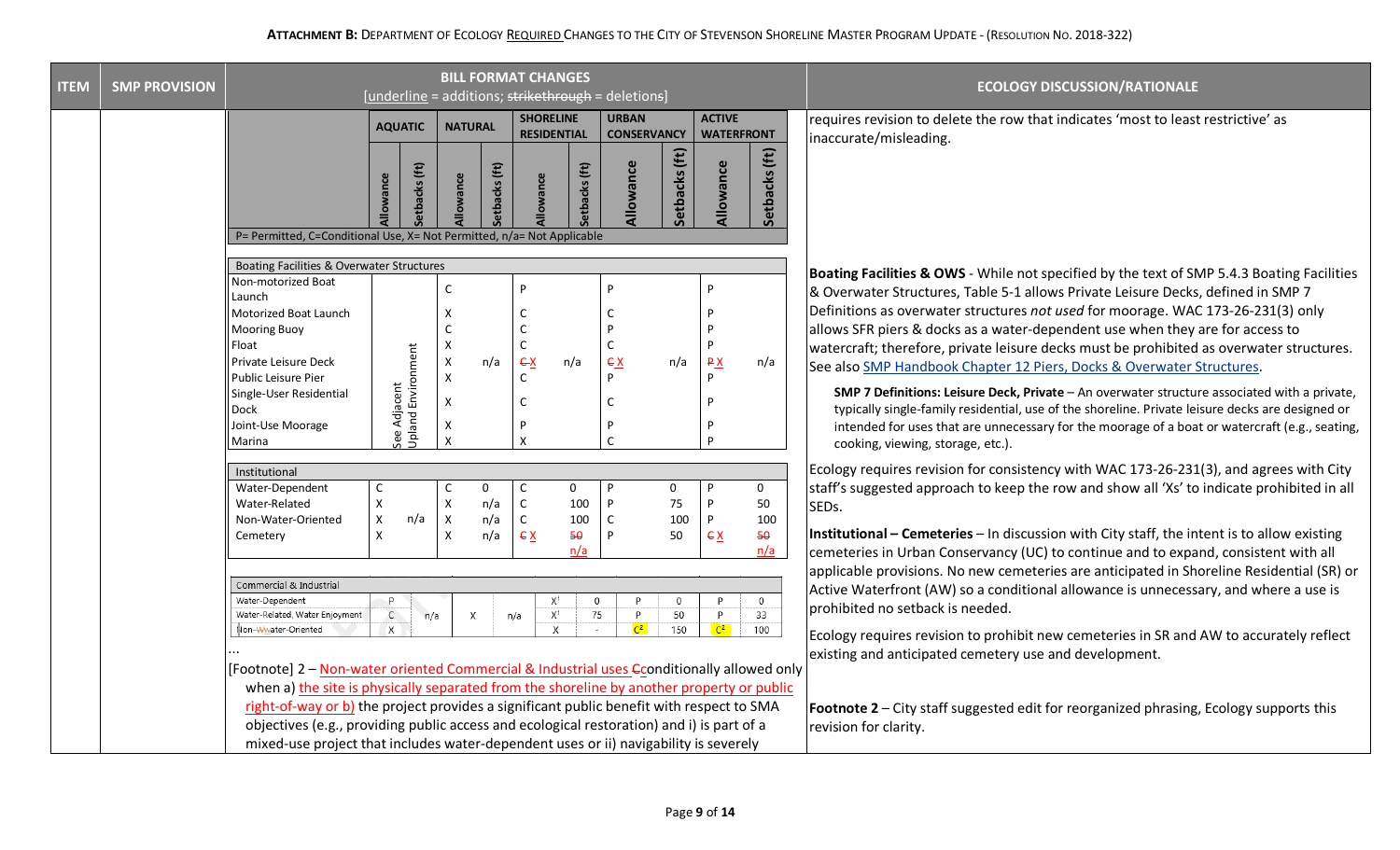| <b>ITEM</b> | <b>SMP PROVISION</b>                                                       | <b>BILL FORMAT CHANGES</b><br>[underline = additions; strikethrough = deletions]                                                                                                                                                                                                                                                                                                                                                                                                                                                                                                                                                                                                                                       | <b>ECOLOGY DISCUSSION/RATIONALE</b>                                                                                                                                                                                                                                                                                                                                                                                                                                                                                                                                                                                                                                                                                                                                   |
|-------------|----------------------------------------------------------------------------|------------------------------------------------------------------------------------------------------------------------------------------------------------------------------------------------------------------------------------------------------------------------------------------------------------------------------------------------------------------------------------------------------------------------------------------------------------------------------------------------------------------------------------------------------------------------------------------------------------------------------------------------------------------------------------------------------------------------|-----------------------------------------------------------------------------------------------------------------------------------------------------------------------------------------------------------------------------------------------------------------------------------------------------------------------------------------------------------------------------------------------------------------------------------------------------------------------------------------------------------------------------------------------------------------------------------------------------------------------------------------------------------------------------------------------------------------------------------------------------------------------|
|             |                                                                            | limited. or b) the site is physically separated from the shoreline by another property or<br>public right-of-way                                                                                                                                                                                                                                                                                                                                                                                                                                                                                                                                                                                                       |                                                                                                                                                                                                                                                                                                                                                                                                                                                                                                                                                                                                                                                                                                                                                                       |
|             |                                                                            | 5.4.2 Aquaculture<br>1. Location Description. Aquacultureal-uses do not currently exist along Stevenson's<br>shorelines. are limited and largely incompatible with Stevenson's vision for its shorelines.                                                                                                                                                                                                                                                                                                                                                                                                                                                                                                              | Locally regulating upland finfish rearing facilities (UFRF) as Aquaculture, rather than<br>Agriculture, is an acceptable approach but the proposed text is confusing. Ecology<br>requires revision for consistency with WAC 173-26-241(3.b).                                                                                                                                                                                                                                                                                                                                                                                                                                                                                                                          |
|             | 13. $\vert$ 5.4.2 Aquaculture                                              | 2. Applicability. This SMP applies to all proposed aquaculture uses. Aquaculture is the<br>culture of farming of fish, shellfish, or other aquatic plants and animals. Upland finfish<br>rearing facilities as defined in this SMP meet the definition of "agricultural<br>facilities/equipment activities." Nevertheless, these facilities are regulated as non-water<br>oriented aquaculture by the provisions of this section and not SMP Section 5.4.1.<br>3. Policies:<br>a. New aquaculture uses should be discouraged within Stevenson's shoreline jurisdiction.<br>ab. Because aquaculture is an activity of statewide interest, aquaculture may be considered<br>as a Shoreline Conditional Use Permit (SCUP) | 1-If true, current conditions are better described as 'nonexistent'. For Shorelines of<br>Statewide Significance (e.g. Columbia River) the statewide interest is favored over local<br>interest/community vision. As written, this statement conflicts with the policy below that<br>identifies Aquaculture as a water-dependent, preferred use.<br>2 - This reference to an Agriculture definition is incorrect; UFRFs are noted in the<br>definition for Ag Facilities/Equipment (RCW 90.58.065); In collaboration with City staff,<br>add clarifier about UFRFs as non-water oriented.<br>3.a – As a preferred, water-dependent use of statewide interest, aquaculture is not to be<br>discouraged. [renumber the remaining policies in this section as necessary] |
|             |                                                                            | 4. Regulations:<br>f. Non-water-oriented portions of aquaculture facilities (e.g., parking lots, offices, storage,<br>dorm or sleeping quarters, etc.) shall be placed upland of water-oriented aquaculture<br>uses. Such upland areas must be appropriate for the appurtenant and accessory<br>development, including necessary infrastructure.                                                                                                                                                                                                                                                                                                                                                                       | 4.f - City staff suggested edit to delete 'appurtenance' and use 'accessory' consistent<br>with the Chapter 7 definition that is specific only to single-family residences. Ecology<br>supports this edit for accuracy.                                                                                                                                                                                                                                                                                                                                                                                                                                                                                                                                               |
| 14.         | 5.4.3 Boating<br><b>Facilities &amp;</b><br>Overwater<br><b>Structures</b> | 3. Policies<br>a. Boating facilities and overwater structures only for water-dependent uses or for public<br>access should be allowed, provided they can be located, designed, and constructed in a<br>way that results in no net loss of shoreline ecological functions. Docks associated with<br>single family residences are defined as water dependent uses only when they are<br>designed and intended as a facility for access to watercraft.<br>b. In addition to achieving no net loss, boating facilities and overwater structures should<br>locate where they will be compatible with neighboring uses, including navigational and<br>aesthetic considerations and tribal treaty fisheries.                  | WAC 173-26-231(3)(b) only allows SFR piers & docks as a water-dependent use when<br>they are for access to watercraft; and requires joint-use or community docks for 2 or<br>more residences:<br>"a dock associated with a single-family residence is a water-dependent use provided that it<br>is designed and intended as a facility for access to watercraft and otherwise complies with the<br>provisions of this section"<br>"Where new piers or docks are allowed, master programs should contain provisions to require<br>new residential development of two or more dwellings to provide joint use or community dock<br>facilities, when feasible, rather than allow individual docks for each residence."<br><b>Policies</b>                                 |
|             |                                                                            | 4. Regulations                                                                                                                                                                                                                                                                                                                                                                                                                                                                                                                                                                                                                                                                                                         | 3.a - Clarify to limit boating facilities only for water-dependent use or public access, and<br>to add clarifying language re: SFR docks per WAC 173-26-231(3.b); Further there is no                                                                                                                                                                                                                                                                                                                                                                                                                                                                                                                                                                                 |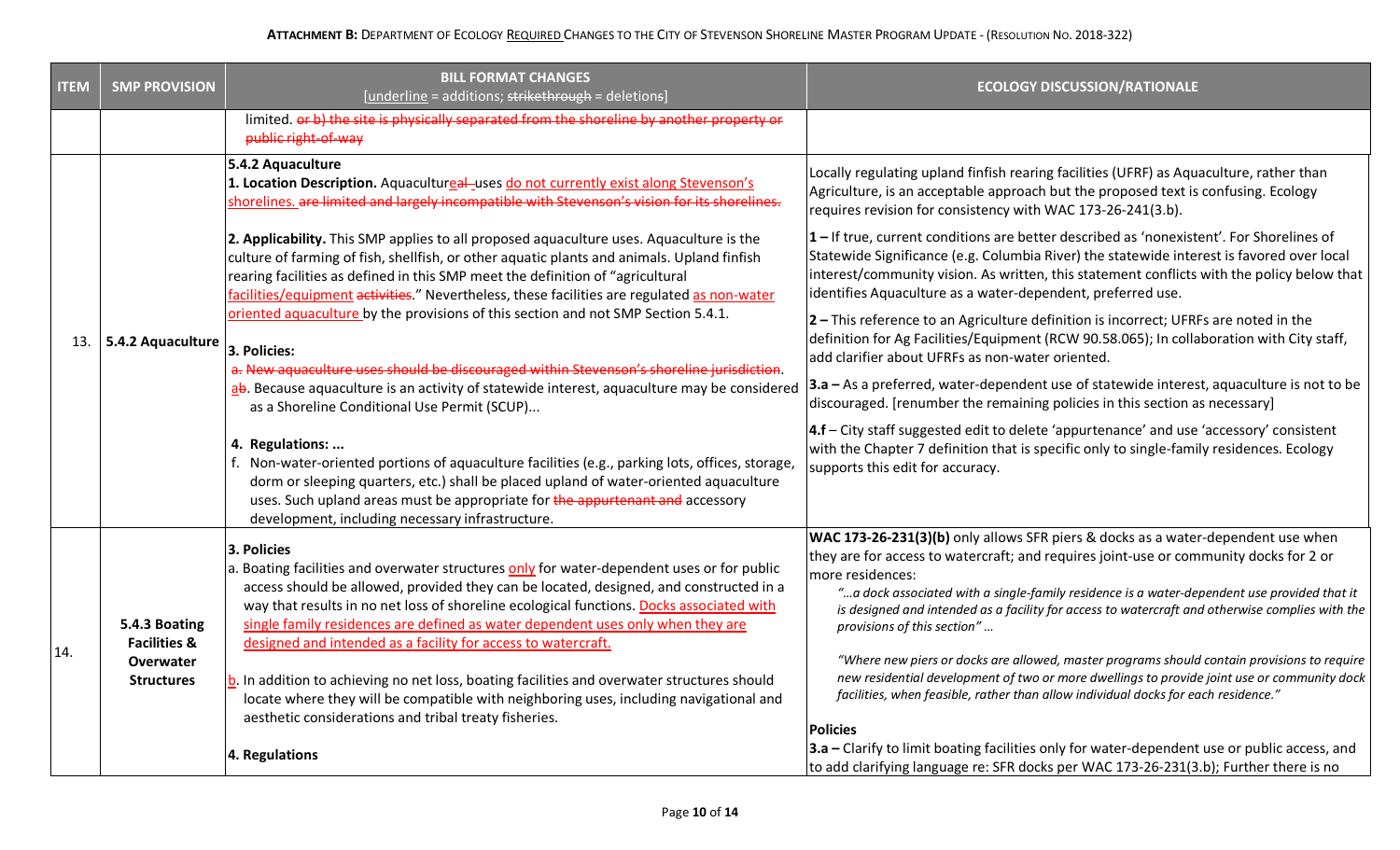| <b>ITEM</b> | <b>SMP PROVISION</b>                     | <b>BILL FORMAT CHANGES</b><br>[underline = additions; strikethrough = deletions]                                                                                                                                                                                                                                                                                                                                                                                                                                                                                                                                                      | <b>ECOLOGY DISCUSSION/RATIONALE</b>                                                                                                                                                                                                                                                                                                                                                                                                                                                                                                                                                                                                                              |
|-------------|------------------------------------------|---------------------------------------------------------------------------------------------------------------------------------------------------------------------------------------------------------------------------------------------------------------------------------------------------------------------------------------------------------------------------------------------------------------------------------------------------------------------------------------------------------------------------------------------------------------------------------------------------------------------------------------|------------------------------------------------------------------------------------------------------------------------------------------------------------------------------------------------------------------------------------------------------------------------------------------------------------------------------------------------------------------------------------------------------------------------------------------------------------------------------------------------------------------------------------------------------------------------------------------------------------------------------------------------------------------|
|             |                                          | c. Boating facilities and overwater structures shall only be permitted where it can be<br>demonstrated that:<br>i. The use is water-dependent or public access;                                                                                                                                                                                                                                                                                                                                                                                                                                                                       | related regulation to implement this policy re: only water-dependent or public access -<br>hence the related edit to Reg #4.c below.                                                                                                                                                                                                                                                                                                                                                                                                                                                                                                                             |
|             |                                          | $\frac{1}{2}$ . The proposed site has the flushing capacity required to maintain water quality;                                                                                                                                                                                                                                                                                                                                                                                                                                                                                                                                       | 3.b - Separate the second clause of 'a' to a separate provision 'b'; subsequent items to be<br>renumbered as needed.                                                                                                                                                                                                                                                                                                                                                                                                                                                                                                                                             |
|             |                                          | g. Boating facilities and <i>private</i> overwater structures shall be marked with reflectors, or<br>otherwise identified to prevent unnecessarily hazardous conditions for surface-water<br>users during the day or night.                                                                                                                                                                                                                                                                                                                                                                                                           | <b>Regulations</b><br>4. c - Add language to implement Policy 3.a as noted above.                                                                                                                                                                                                                                                                                                                                                                                                                                                                                                                                                                                |
|             |                                          | m. Single-user residential docks are water dependent uses only when demonstrated they<br>are to be designed and intended as a facility for access to watercraft. New residential<br>piers or docks for two (2) or more dwellings shall provide joint-use or community dock                                                                                                                                                                                                                                                                                                                                                            | $ 4.g - As$ written, public overwater structures would not have to be marked with<br>reflectors.                                                                                                                                                                                                                                                                                                                                                                                                                                                                                                                                                                 |
|             |                                          | facilities, when feasible, rather than allow individual docks for each residence.                                                                                                                                                                                                                                                                                                                                                                                                                                                                                                                                                     | 4.m - Add provision to address single-user and joint use residential docks for internal<br>consistency with Table 5-1.                                                                                                                                                                                                                                                                                                                                                                                                                                                                                                                                           |
|             |                                          |                                                                                                                                                                                                                                                                                                                                                                                                                                                                                                                                                                                                                                       | Ecology requires revisions for accuracy, consistency with WAC 173-26-231(3.b) and<br>internal consistency.                                                                                                                                                                                                                                                                                                                                                                                                                                                                                                                                                       |
| 15.         | <b>Development</b>                       | 1. Location Description. Single-Family and Multi-Family residential development exists and<br>is planned for several areas of Stevenson's shoreline jurisdiction. The SMA considers single-<br>family residences and their appurtenant structures to be priority preferred uses similar to<br>water-dependent uses (e.g., ports, recreational uses, public access, commercial and<br>5.4.10 Residential industrial developments).<br>3. Policies:<br>a. Development of single-family residential homes and appurtenant structures are priority<br>preferred uses under the SMA only when consistent with the control of pollution and | Consistent with WAC 173-26-241(3.j), single family residential use may be considered a<br>priority when pollution and damage are avoided. This priority is separate, and different<br>from, the required order of use preference established by WAC 173-26-201(2.d) where<br>single family residential use is recognized well after ecological functions, water-oriented<br>and mixed use activities. As written, the Location Description and Policy #3.a are<br>incorrect in referring to single-family residential use as preferred, and inconsistent with<br>rule requirements.<br>Ecology requires text revisions for consistency with WAC 173-26-241(3.j). |
|             |                                          | prevention of damage to natural resources                                                                                                                                                                                                                                                                                                                                                                                                                                                                                                                                                                                             |                                                                                                                                                                                                                                                                                                                                                                                                                                                                                                                                                                                                                                                                  |
| 16.         | 5.4.10 Residential<br><b>Development</b> | 4. Regulations:<br>a. New single-family homes are prohibited within the Aquatic, Natural, and Active<br>Waterfront SED.                                                                                                                                                                                                                                                                                                                                                                                                                                                                                                               | As written, this text prohibits SFR only in Active Waterfront SED, however the 5.3<br>Shoreline Use Table 5-1 shows SFR prohibited in Aquatic, Natural, and Active Waterfront.<br>SMP 5.2.2 states the text shall take precedence in the event of conflict with the Table.<br>We presume the Table is a correct reflection of the City's intent and the text needs to be<br>fixed to avoid such conflict.                                                                                                                                                                                                                                                        |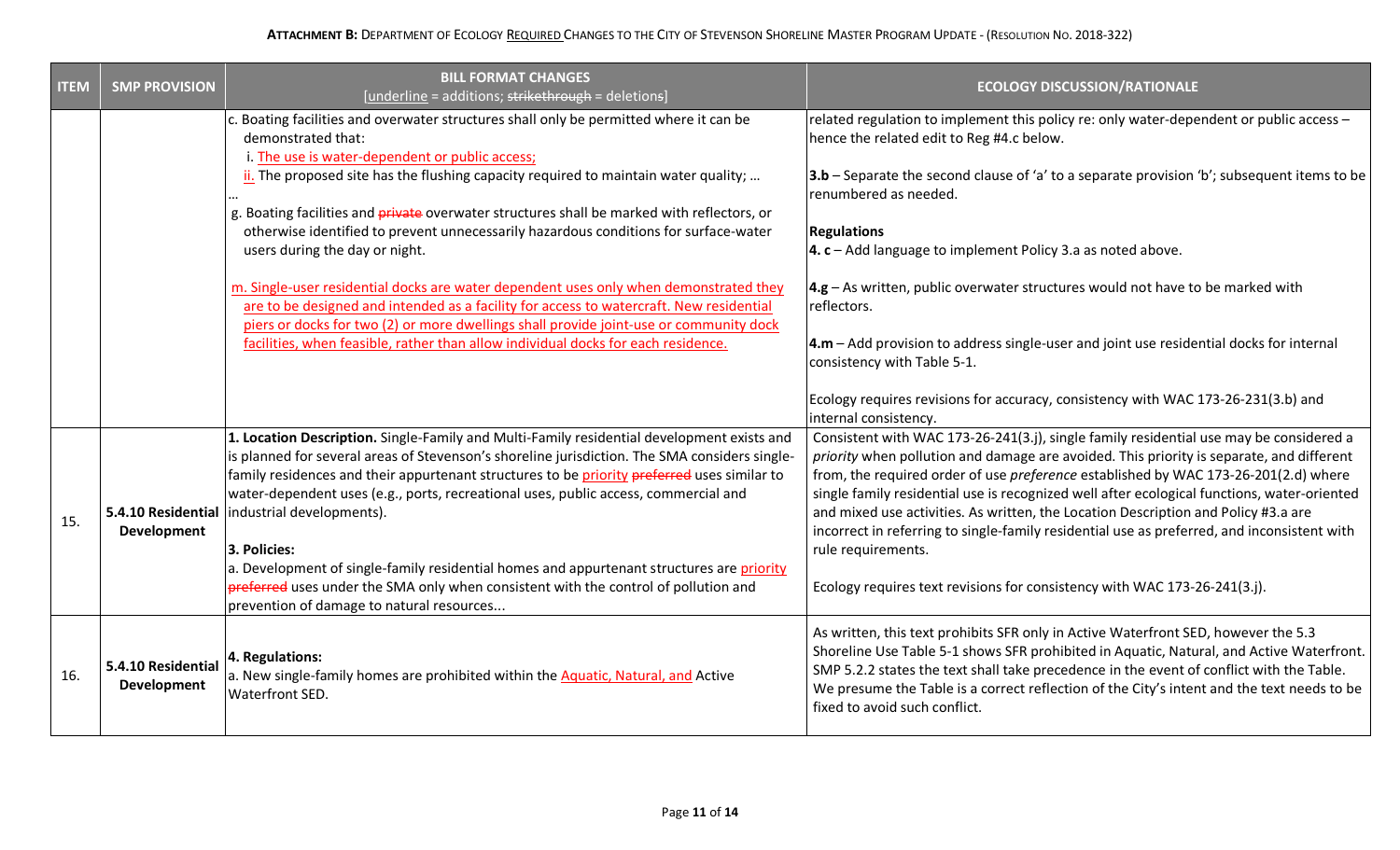| <b>ITEM</b> | <b>SMP PROVISION</b>                                               | <b>BILL FORMAT CHANGES</b><br>[underline = additions; strikethrough = deletions]                                                                                                                                                                                                                                                                                                                                                                                                                                                                                                                                                                                                                                                                       | <b>ECOLOGY DISCUSSION/RATIONALE</b>                                                                                                                                                                                                                                                                                                                                                                                                                                                                                                                                                                                                                                                                                                                                                                                                                                                                                                                                                     |
|-------------|--------------------------------------------------------------------|--------------------------------------------------------------------------------------------------------------------------------------------------------------------------------------------------------------------------------------------------------------------------------------------------------------------------------------------------------------------------------------------------------------------------------------------------------------------------------------------------------------------------------------------------------------------------------------------------------------------------------------------------------------------------------------------------------------------------------------------------------|-----------------------------------------------------------------------------------------------------------------------------------------------------------------------------------------------------------------------------------------------------------------------------------------------------------------------------------------------------------------------------------------------------------------------------------------------------------------------------------------------------------------------------------------------------------------------------------------------------------------------------------------------------------------------------------------------------------------------------------------------------------------------------------------------------------------------------------------------------------------------------------------------------------------------------------------------------------------------------------------|
|             |                                                                    |                                                                                                                                                                                                                                                                                                                                                                                                                                                                                                                                                                                                                                                                                                                                                        | Ecology requires revision for consistency with WAC 173-26-241(3)(j) and internal<br>consistency with 5.3 Shoreline Use Table 5-1 and SMP Section 5.4.10(4.b) prohibiting<br>new over-water residences.                                                                                                                                                                                                                                                                                                                                                                                                                                                                                                                                                                                                                                                                                                                                                                                  |
| 17.         | 5.4.11<br><b>Transportation &amp;</b><br><b>Parking Facilities</b> | 4. Regulations:<br>h. All of the following conditions shall be met when an accessory parking facility is proposed<br>in the shoreline jurisdiction:<br>i. The facilities serving water-dependent and non-water oriented uses shall be located<br>landward, adjacent to, beneath or within the building being served. The facilities serving<br>water-related and water-enjoyment uses shall give first preference for location<br>landward, adjacent to, beneath, or within the building being served.                                                                                                                                                                                                                                                 | As written, this provision is not consistent with WAC 173-26-241(3)(k):<br>Plan, locate, and design proposed transportation and parking facilities where routes will<br>have the least possible adverse effect on unique or fragile shoreline features, will not result in<br>a net loss of shoreline ecological functions or adversely impact existing or planned water-<br>dependent uses. Parking facilities in shorelines are not a preferred use and shall be allowed<br>only as necessary to support an authorized use.<br>Location of the primary use/structure is already established by its water-oriented status,<br>so the location of accessory parking doesn't need to rely on water-oriented status.<br>Allowing additional flexibility for water-related and water-enjoyment beyond what is<br>allowed for water-dependent is not consistent with the order of use preference. In no<br>case should accessory parking be located waterward of the primary use/structure. |
|             |                                                                    |                                                                                                                                                                                                                                                                                                                                                                                                                                                                                                                                                                                                                                                                                                                                                        | Ecology requires revision for consistency with WAC 173-26-241(3)(k).                                                                                                                                                                                                                                                                                                                                                                                                                                                                                                                                                                                                                                                                                                                                                                                                                                                                                                                    |
| 18.         | 6.4.1 Vegetation<br>Removal                                        | 1. Applicability:<br>d. The provisions of this section and SMC 18.13.095 apply to all vegetation removal within<br>150 ft of the OHWM or such other buffer as established in SMP Section 4.4.                                                                                                                                                                                                                                                                                                                                                                                                                                                                                                                                                          | Change required to fix a typo or clerical error. This provision is unfinished and wording is<br>unclear. Ecology requires revision for 1.d to read as intended.                                                                                                                                                                                                                                                                                                                                                                                                                                                                                                                                                                                                                                                                                                                                                                                                                         |
| 19.         | 6.4.1 Vegetation<br>Removal                                        | 3. Regulations - General<br>g. Mitigation Area, Monitoring.<br>i. The project shall be monitored annually for 5 years to document plant survivorship.<br>ii. Monitoring reports shall be provided to the Administrator once per year.<br>iii. The planted mitigation area shall achieve a plant survival standard of 80% at the end of<br>5 years.<br>iv. Monitoring results may require additional/replacement planting to meet the survival<br>standard. If the survival standard is not met, then additional planting may be required<br>and the monitoring period extended.<br>v. In lieu of monitoring, a $\underline{A}$ conservation covenant may be established which prevents<br>future development or alteration within the mitigation area. | Ecology requires revision for consistency with WAC 173-26-201(2)(a) requirement for use<br>of scientific and technical information, consistent with Ecology's most recent Wetland<br>Guidance for CAOs and Wetland Mitigation Guidance, and for consistency with the<br>ecological protection and no net loss standards of WAC 173-26-201(2)(c).<br>$ g$ .iv – If replanting is required, additional monitoring is appropriate to ensure survival.<br>$\left  \mathbf{g} \cdot \mathbf{v} \right $ - The conservation covenant should not be in lieu of monitoring. This would mean an<br>area would be protected but if the planting totally fails, it's going to have pretty low<br>functionality and be an invitation for invasive weeds and not provide the ecological<br>functions intended.                                                                                                                                                                                       |
| 20.         | 6.4.3 Shoreline                                                    | 3. Regulations:<br>d. When new, enlarged, or replacement structural shoreline stabilization is demonstrated to<br>be necessary per the above requirements of subsections e and f below, it shall:                                                                                                                                                                                                                                                                                                                                                                                                                                                                                                                                                      | $ d$ - As written, the phrasing with both 'above' and 'below' is inaccurate.<br>$\vert$ d.iv - For GeoHaz areas, the SMP lacks any provision for residential primary structures                                                                                                                                                                                                                                                                                                                                                                                                                                                                                                                                                                                                                                                                                                                                                                                                         |
|             | <b>Stabilization</b>                                               | i. Be the minimum size necessary and shall meet no net loss. Soft stabilization measures<br>shall be implemented unless demonstrated not to be sufficient                                                                                                                                                                                                                                                                                                                                                                                                                                                                                                                                                                                              | required by WAC 173-26-221(2.c.ii.D) here in 6.4.3 Shoreline Stabilization or in SMP 4.4<br>Critical Areas.                                                                                                                                                                                                                                                                                                                                                                                                                                                                                                                                                                                                                                                                                                                                                                                                                                                                             |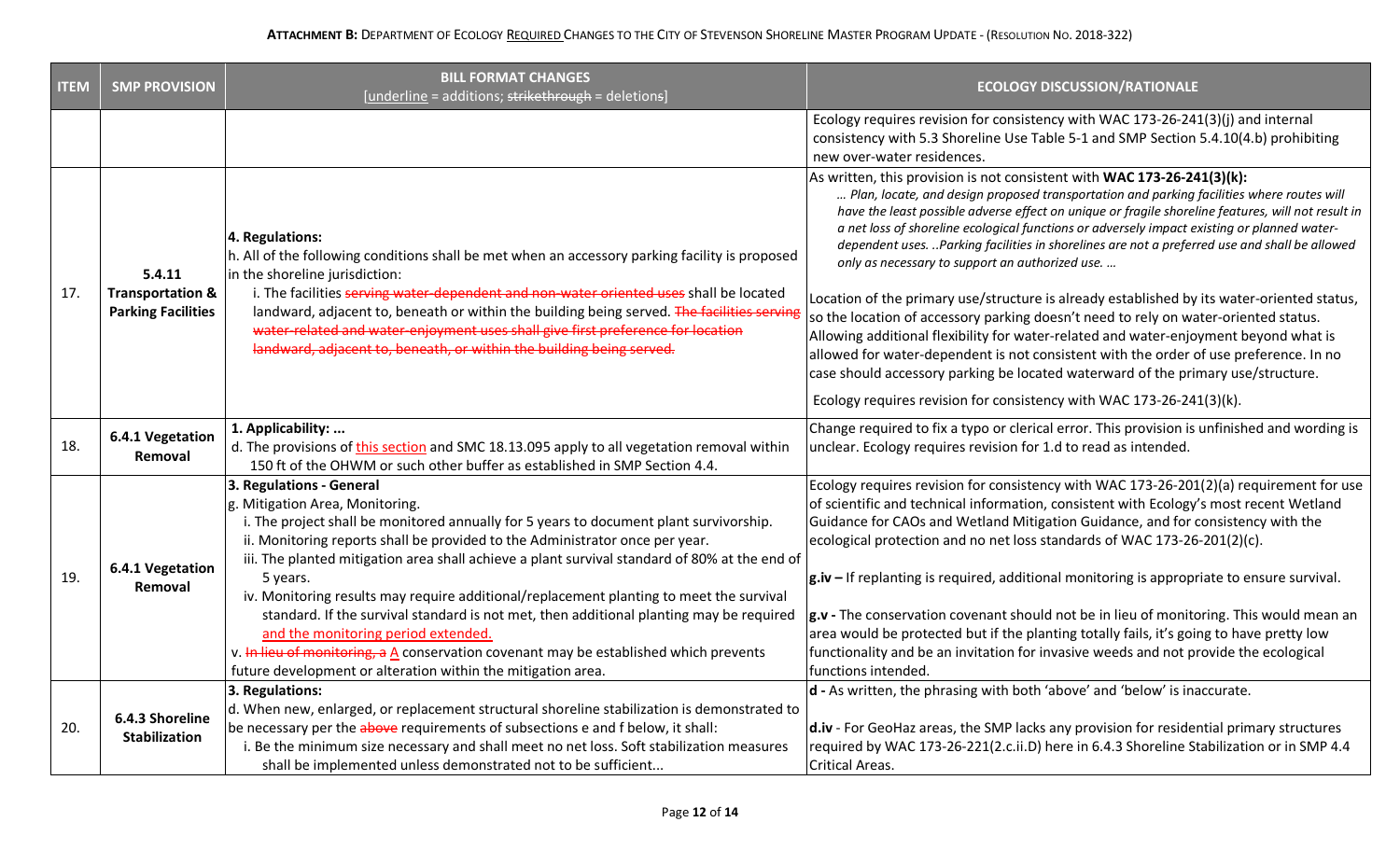| <b>ITEM</b> | <b>SMP PROVISION</b>                  | <b>BILL FORMAT CHANGES</b><br>[underline = additions; strikethrough = deletions]                                                                                                                                                                                                                                                                                                                                                                                                                                                                                                                                                                                                                                                                                                                                                                                                                                                                                                                                                                               | <b>ECOLOGY DISCUSSION/RATIONALE</b>                                                                                                                                                                                                                                                                                                                                                                                                                                                                                                                                                                                                                                                                                                                                        |
|-------------|---------------------------------------|----------------------------------------------------------------------------------------------------------------------------------------------------------------------------------------------------------------------------------------------------------------------------------------------------------------------------------------------------------------------------------------------------------------------------------------------------------------------------------------------------------------------------------------------------------------------------------------------------------------------------------------------------------------------------------------------------------------------------------------------------------------------------------------------------------------------------------------------------------------------------------------------------------------------------------------------------------------------------------------------------------------------------------------------------------------|----------------------------------------------------------------------------------------------------------------------------------------------------------------------------------------------------------------------------------------------------------------------------------------------------------------------------------------------------------------------------------------------------------------------------------------------------------------------------------------------------------------------------------------------------------------------------------------------------------------------------------------------------------------------------------------------------------------------------------------------------------------------------|
|             |                                       | iv. For residential primary structures in a geologically hazardous area or its buffer,<br>demonstrate no alternatives (including relocation or reconstruction of existing<br>structures) are feasible and less expensive than the proposed stabilization measure.                                                                                                                                                                                                                                                                                                                                                                                                                                                                                                                                                                                                                                                                                                                                                                                              | Ecology requires revision for accuracy and consistency with WAC 173-26-221(2.c.ii.D).                                                                                                                                                                                                                                                                                                                                                                                                                                                                                                                                                                                                                                                                                      |
| 21.         | 6.4.4 Shoreline<br><b>Restoration</b> | 2. Policies<br>b. Ecological enhancement and restoration measures occurring on Stevenson's shorelines<br>should not interfere with the establishment of other preferred shoreline and uses.<br>especially in the Active Waterfront SED.                                                                                                                                                                                                                                                                                                                                                                                                                                                                                                                                                                                                                                                                                                                                                                                                                        | RCW 90.58.020 and WAC 173-26-201(2.d) establish the required order of use preference<br>where 'protection & restoration of ecological functions' is the top preference before<br>water-dependent & associated water-related uses, and other categories as listed - also<br>established at SMP 5.2 Provisions Applicable to All Uses. This Policy 2.b conflicts with the<br>WAC order of use preference and is internally inconsistent with SMP 5.2<br>Ecology requires revision to delete this conflicting provision.                                                                                                                                                                                                                                                      |
| 22.         | 7. Definitions                        | Floodway - The area, as identified in this SMP, that either:<br>i) Hhas been established in effective FEMA flood insurance rate maps or floodway maps. $\div$<br>ii) consists of those portions of a river valley lying streamward from the outer limits of a<br>watercourse upon which flood waters are carried during periods of flooding that occur with<br>reasonable regularity, although not necessarily annually, said floodway being identified,<br>under normal condition, by changes in surface soil conditions or changes in types or quality<br>of vegetative ground cover condition, topography, or other indicators of flooding that occu<br>with reasonable regularity, although not necessarily annually. Regardless of the method<br>used to identify the floodway, tThe floodway does not include those lands that can<br>reasonably be expected to be protected from flood waters by flood control devices<br>maintained by or maintained under license from the federal government, the state, or a<br>political subdivision of the state. | The statutory definition includes two options and the City's SMC 18.13.105 Frequently<br>Flooded Areas regulations rely on the current FEMA FIRMS and SMC 15.24 Floodplain<br>Management Regulations, so using the language of option (i) would ensure internal<br>consistency.<br>Ecology requires revision for consistency with RCW 90.58.030.<br>See also Periodic Review Checklist #2007.a.                                                                                                                                                                                                                                                                                                                                                                            |
| 23.         | 7. Definitions                        | Lake - See WAC 173-22-030 - Definitions. An area permanently inundated by water in<br>excess of 2 meters deep and greater than 20 acres in size measured at the OHWM. A body<br>of standing water in a depression of land or expanded part of a river, including reservoirs, of<br>twenty (20) acres or greater in total area. A lake is bounded by the ordinary high water mark<br>or, where a stream enters a lake, the extension of the elevation of the lake's ordinary high<br>water mark within the stream.                                                                                                                                                                                                                                                                                                                                                                                                                                                                                                                                              | The 20 acre size for jurisdiction is established by RCW 90.58.030 and at SMP 1.3.1; the<br>source of the '2-meter deep permanent inundation' criterion in this definition is unclear.<br>As presented, this definition is not consistent with WAC 173-22-030:<br>"Lake" means a body of standing water in a depression of land or expanded part of a river,<br>including reservoirs, of twenty acres or greater in total area. A lake is bounded by the ordinary<br>high water mark or, where a stream enters a lake, the extension of the elevation of the lake's<br>ordinary high water mark within the stream.<br>Ecology requires revision for consistency with WAC 173-22-030, and supports the City<br>staff suggested addition of the WAC citation cross reference. |
| 24.         | 7. Definitions                        | Review Activity, Wetland - Those activities identified in WAC 173-26-221(2.c.i.A) (i.e., the<br>dumping, discharging or filling with any material, including discharges of stormwater and<br>domestic, commercial, or industrial wastewater; the draining, flooding, or disturbing of the                                                                                                                                                                                                                                                                                                                                                                                                                                                                                                                                                                                                                                                                                                                                                                      | Related to 4.4.6 above, neither the SMP nor the incorporated critical area provisions of<br>SMC 18.13 specify these activities as required by WAC 173-26-221(2.c.i.A):                                                                                                                                                                                                                                                                                                                                                                                                                                                                                                                                                                                                     |